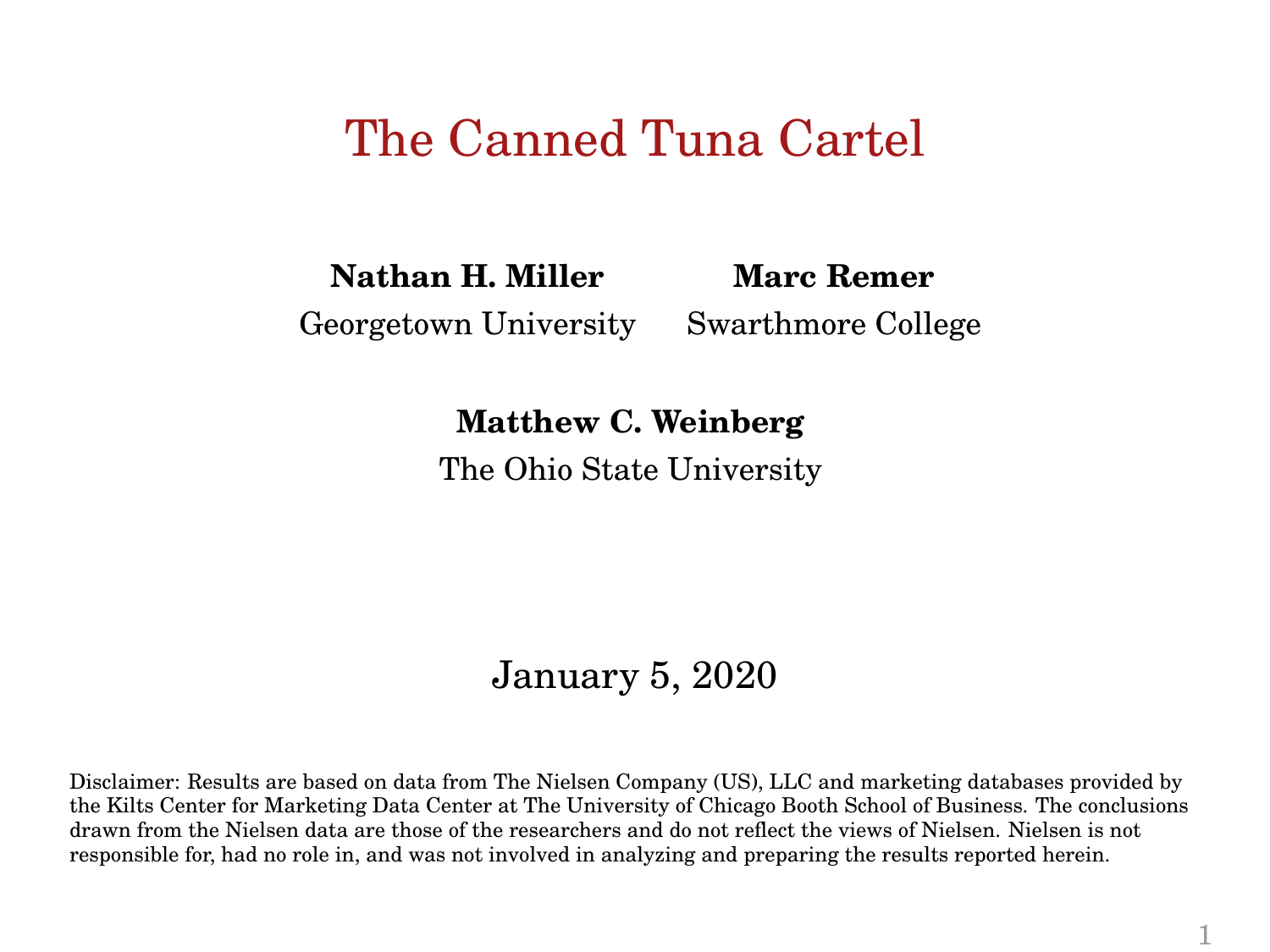# The Canned Tuna Industry

Canned tuna is largely produced by three firms in the United States

- Bumble Bee
- Chicken of the Sea ("CoS")
- StarKist

Price-setting, differentiated product competition

- Quality of fish skipjack and albacore
- Canned in oil or water
- Size of can
- Branding (Charlie the Tuna)

Per-capita consumption peaked in 1989 at 3.9 pounds, but declined to 2.3 pounds by 2013.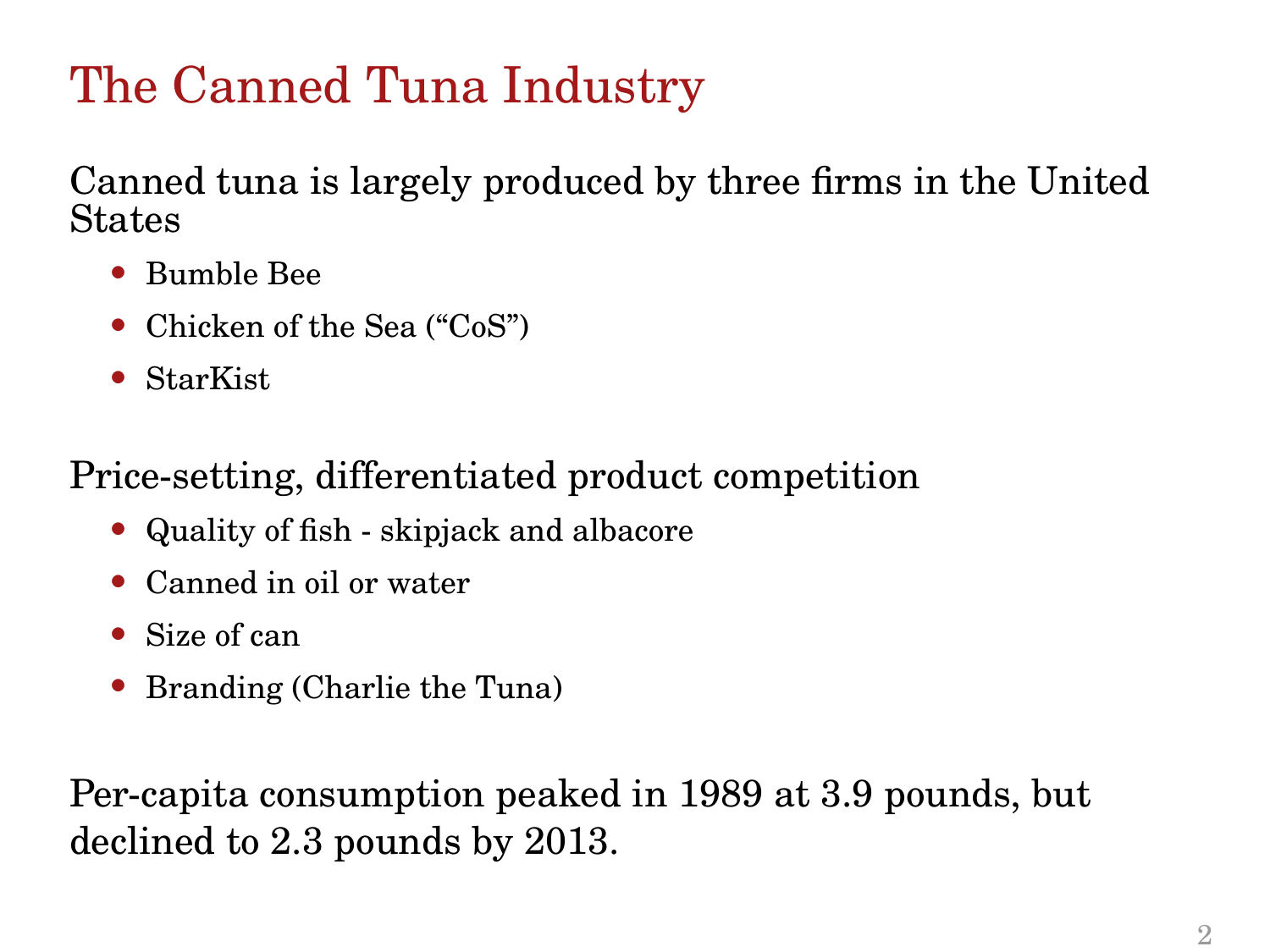## Revenue Shares and HHI

|      | <b>Bumble Bee</b> | CoS  | <b>StarKist</b> | Private Label | <b>HHI</b> | <b>Total Revenue</b> |
|------|-------------------|------|-----------------|---------------|------------|----------------------|
|      |                   |      |                 |               |            |                      |
| 2006 | 0.38              | 0.16 | 0.33            | 0.13          | 2968.00    | 359.30               |
| 2007 | 0.40              | 0.19 | 0.28            | 0.13          | 2922.00    | 371.46               |
| 2008 | 0.39              | 0.19 | 0.27            | 0.15          | 2832.00    | 377.24               |
| 2009 | 0.35              | 0.21 | 0.28            | 0.16          | 2714.00    | 412.20               |
| 2010 | 0.35              | 0.20 | 0.28            | 0.16          | 2708.00    | 395.50               |
| 2011 | 0.33              | 0.20 | 0.30            | 0.17          | 2675.00    | 389.53               |
| 2012 | 0.33              | 0.20 | 0.28            | 0.19          | 2633.00    | 377.21               |
| 2013 | 0.33              | 0.22 | 0.27            | 0.18          | 2624.00    | 364.92               |
| 2014 | 0.32              | 0.23 | 0.28            | 0.17          | 2619.00    | 351.33               |
| 2015 | 0.33              | 0.22 | 0.29            | 0.16          | 2662.00    | 332.04               |
| 2016 | 0.33              | 0.20 | 0.30            | 0.17          | 2678.00    | 303.35               |

Note: Total revenue is only for the grocery stores included in the data.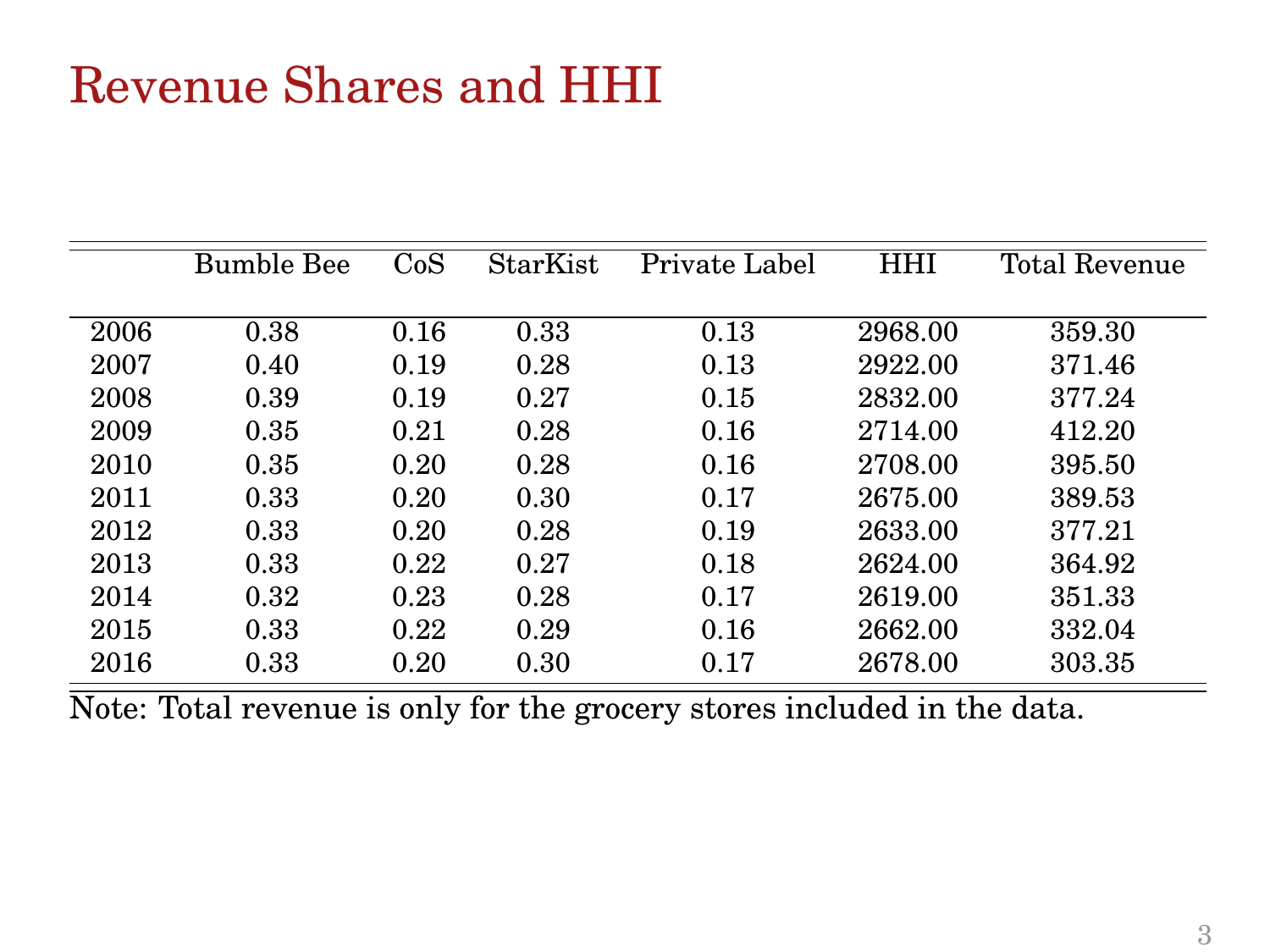# Price-Fixing Discovery and Guilty Plea

In 2014, CoS agreed to purchase Bumble Bee for \$1.5 billion, prompting a standard merger review by the US DOJ.

Evidence of price-fixing between the three main suppliers uncovered during investigation.

CoS applied for Type B leniency. By 2018, Bumble Bee and Starkist plead guilty to price fixing from 2011 through 2013.

Multiple large grocery stores (e.g. Wal-Mar, Target) subsequently filed civil suits seeking damages.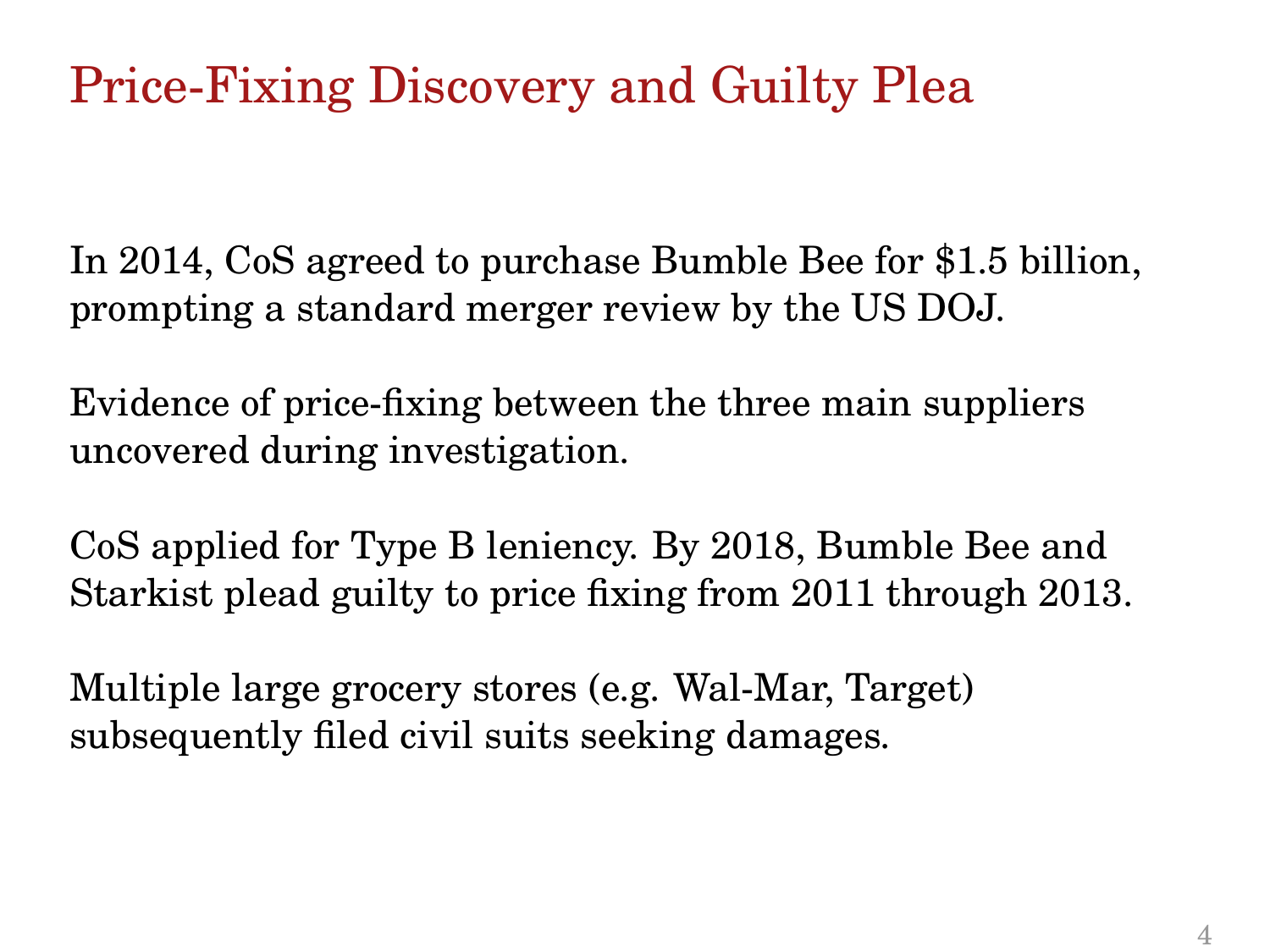# Timeline of Allegations

Few details available in DOJ settlement complaint.

Direct purchaser's class action civil complaint is public and offers detailed allegations.

- June 2008: Reduced can size from 6 to 5 oz. without decreasing prices.
- March 2011: List price increases.
- March 2012: List price increases.
- July 2015: Price-fixing discovered during merger review.

CoS and Bumble Bee merger is abandoned in December, 2015.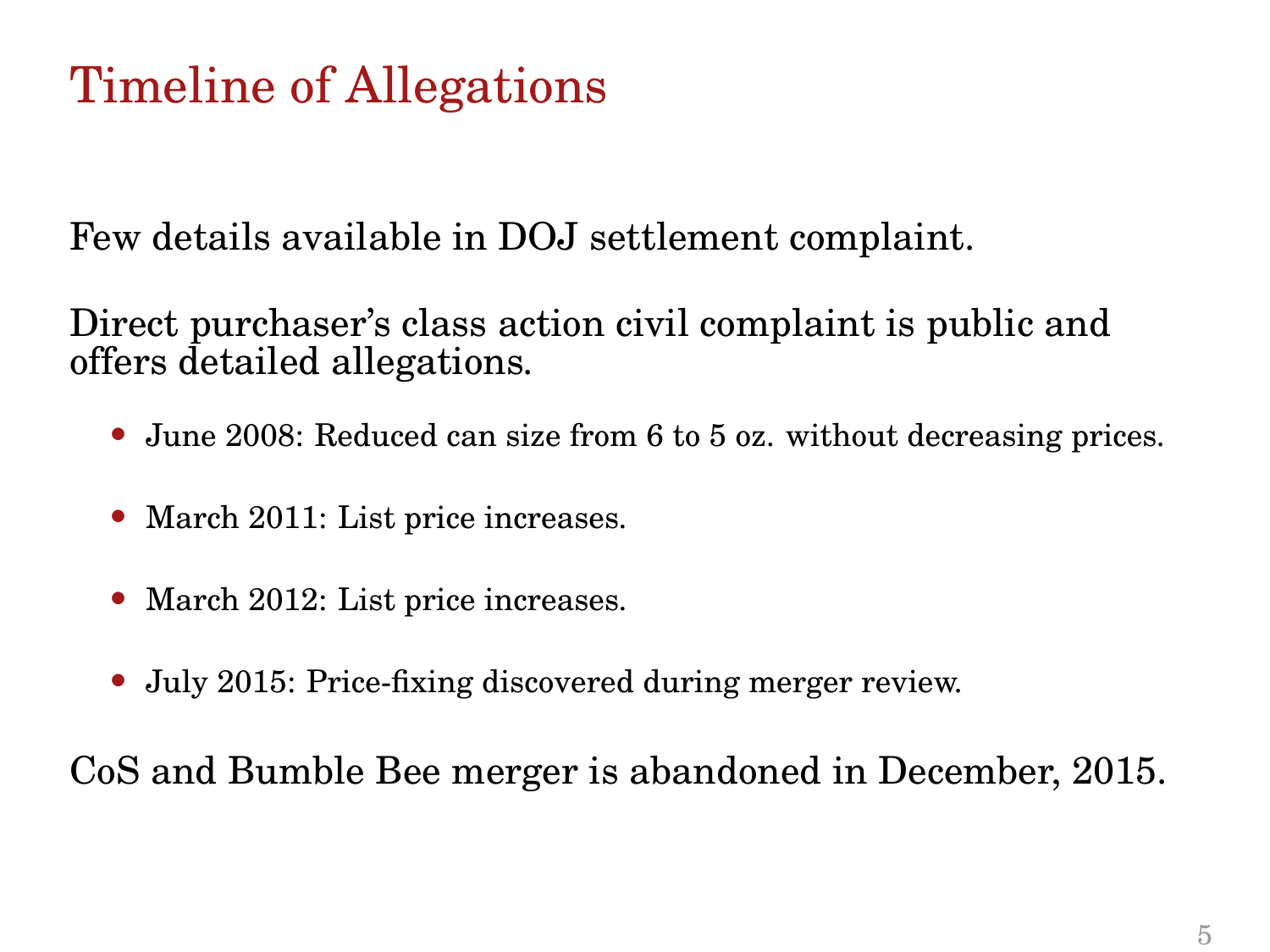

1. Document price changes before, during, and after alleged instances of price-fixing.

2. We implement a test of supra-competitive pricing that is agnostic about the underlying model of coordination.

3. Estimate the over-charge damages resulting from the alleged coordinated price increases.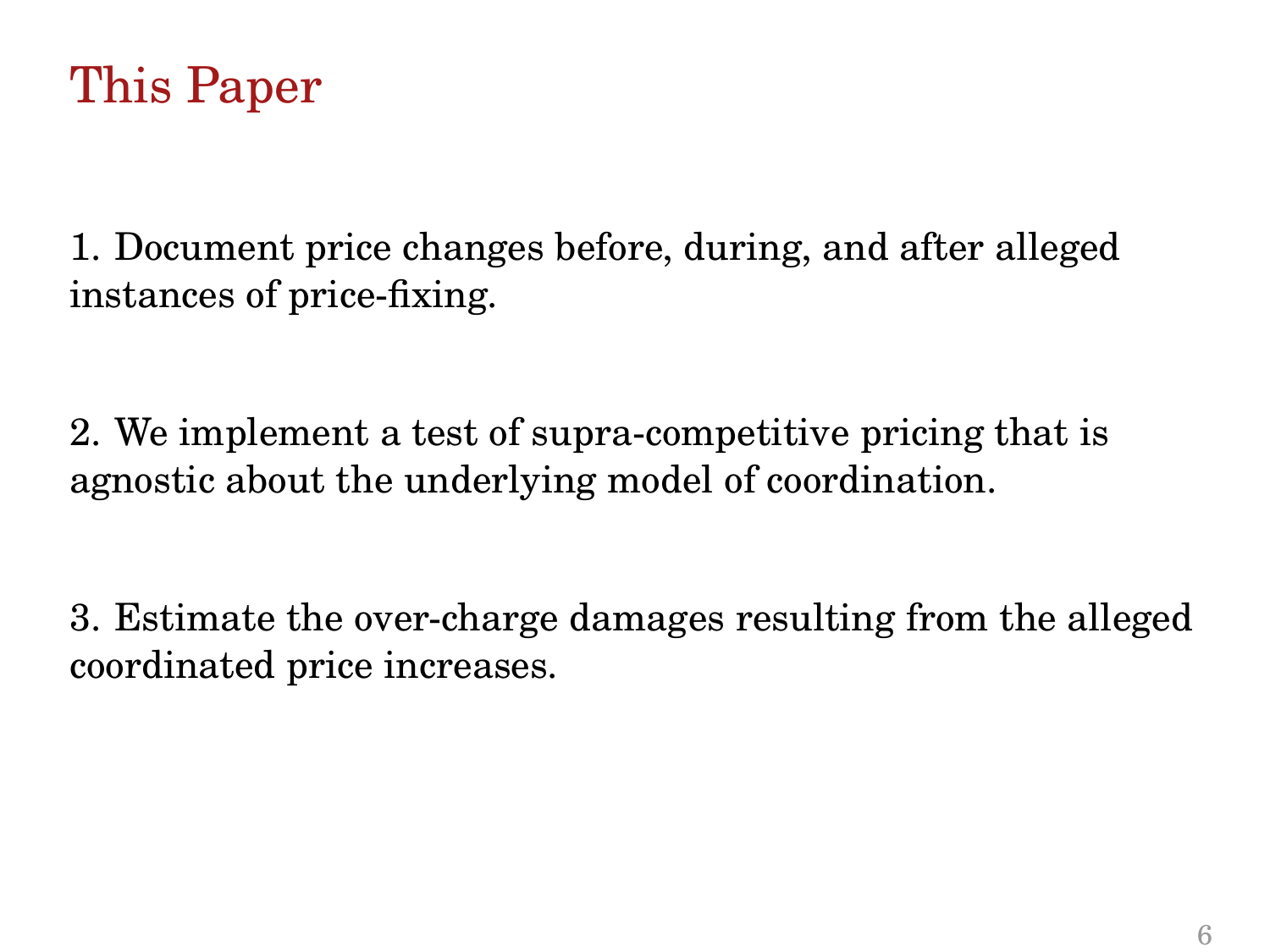# Main Empirical Findings

1. Reduced-form evidence of price increases around the time of alleged coordination.

2. Price-cost markups increased by approximately 20 cents, relative to pre-allegation prices of approximately \$1.30.

3. Changes in unobserved marginal costs are unlikely to explain the observed price increases during alleged time of price-fixing.

4. Reducing can size from 6 oz. to 5 oz. resulted in the largest per-oz. price change.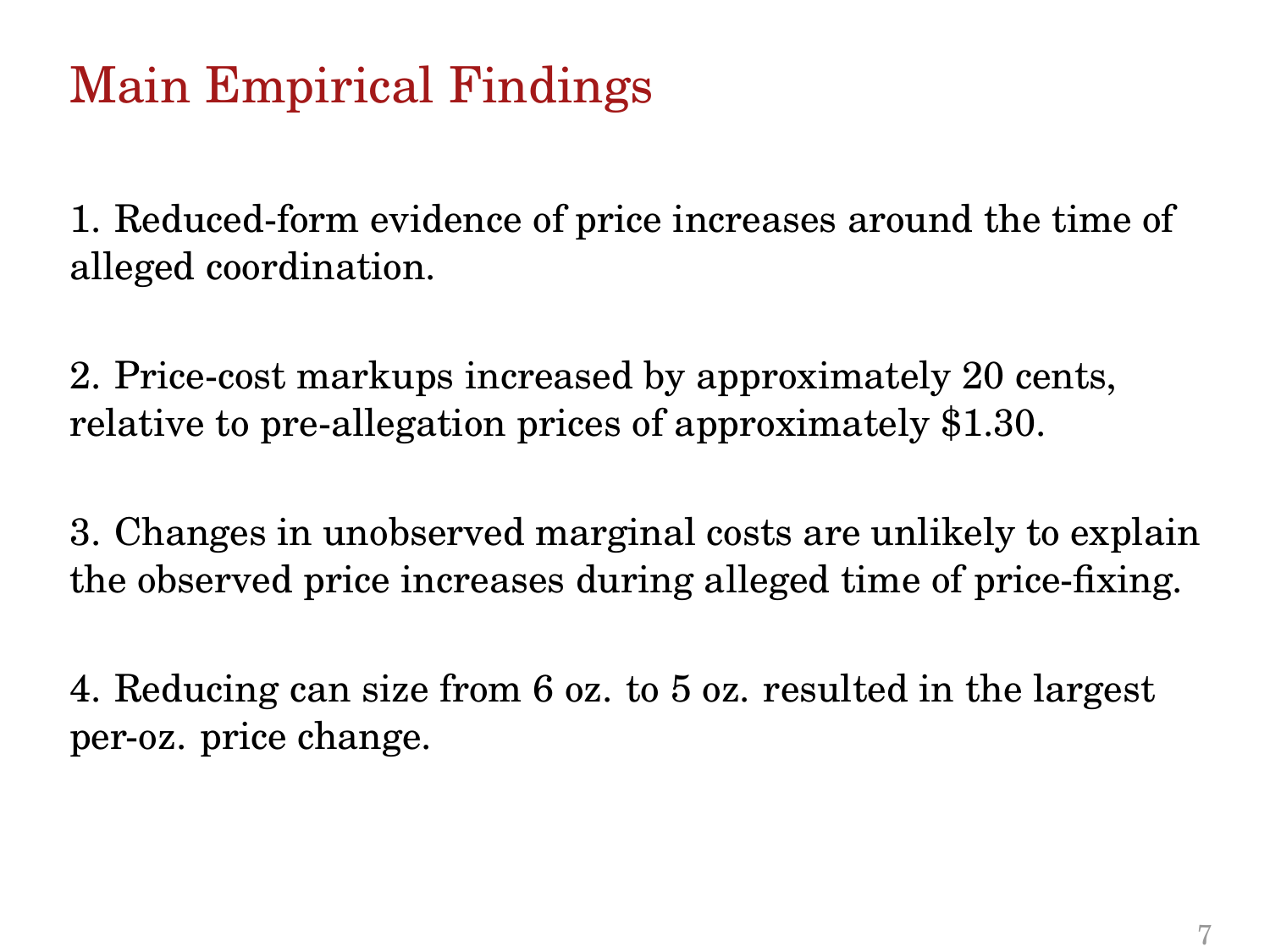#### The Data

Sales data obtained from the Nielsen Company through Kilts Center for Marketing at U of Chicago.

- Weekly revenue and units sold at the store/upc-level.
- Analysis uses top 20 DMAs by total sales revenue.
- Aggregate to product, monthly, DMA-level for demand estimation

#### Marginal Cost Data

- Skipjack monthly price delivered from Bangkok, Thailand (industry benchmark cost).
- Albacore monthly price of frozen albacore imported into the US.

Data spans from 2006 to 2016. Includes years prior to alleged collusion and after price-fixing was discovered.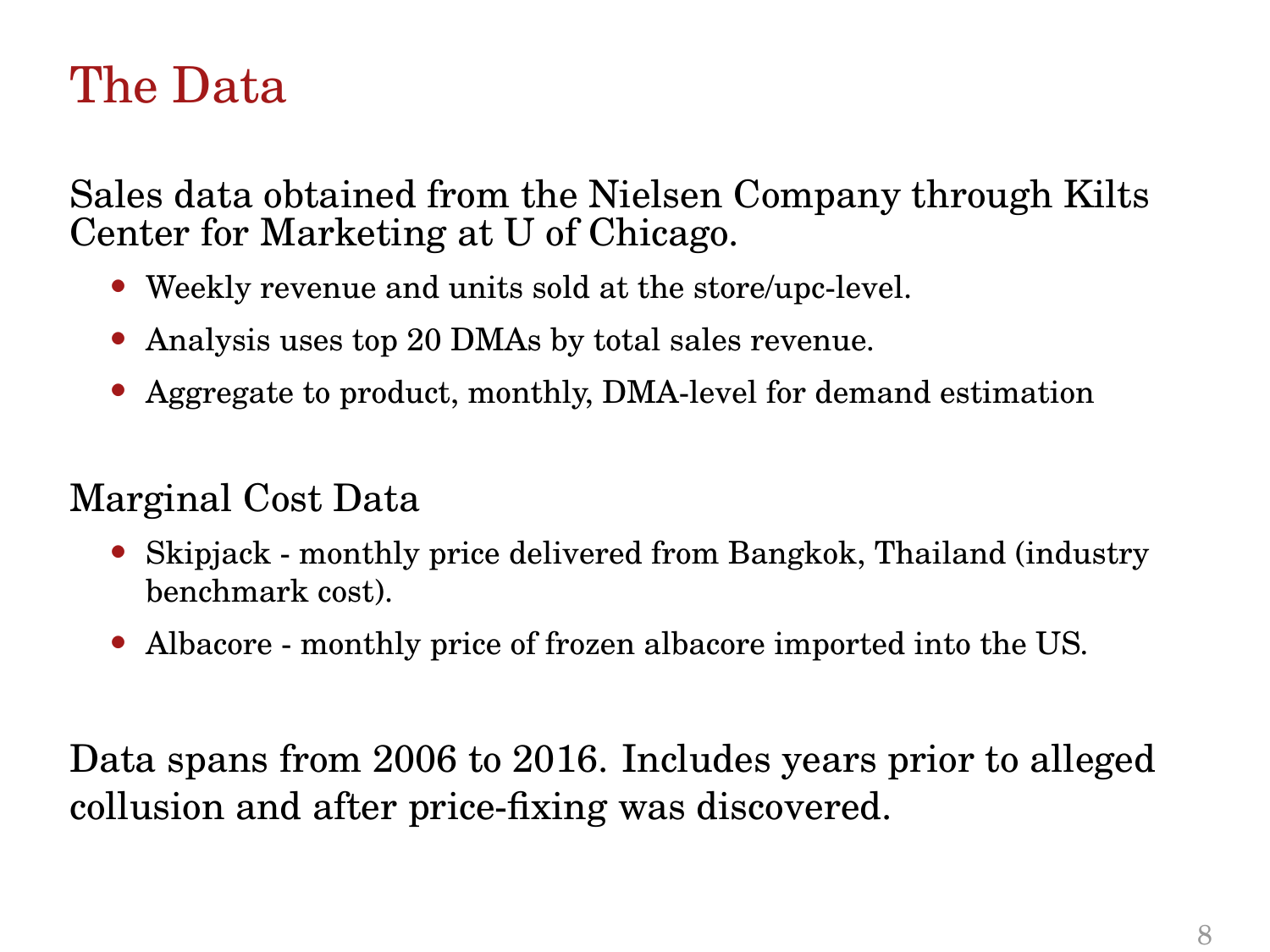#### Reduced-form Evidence of Price Increases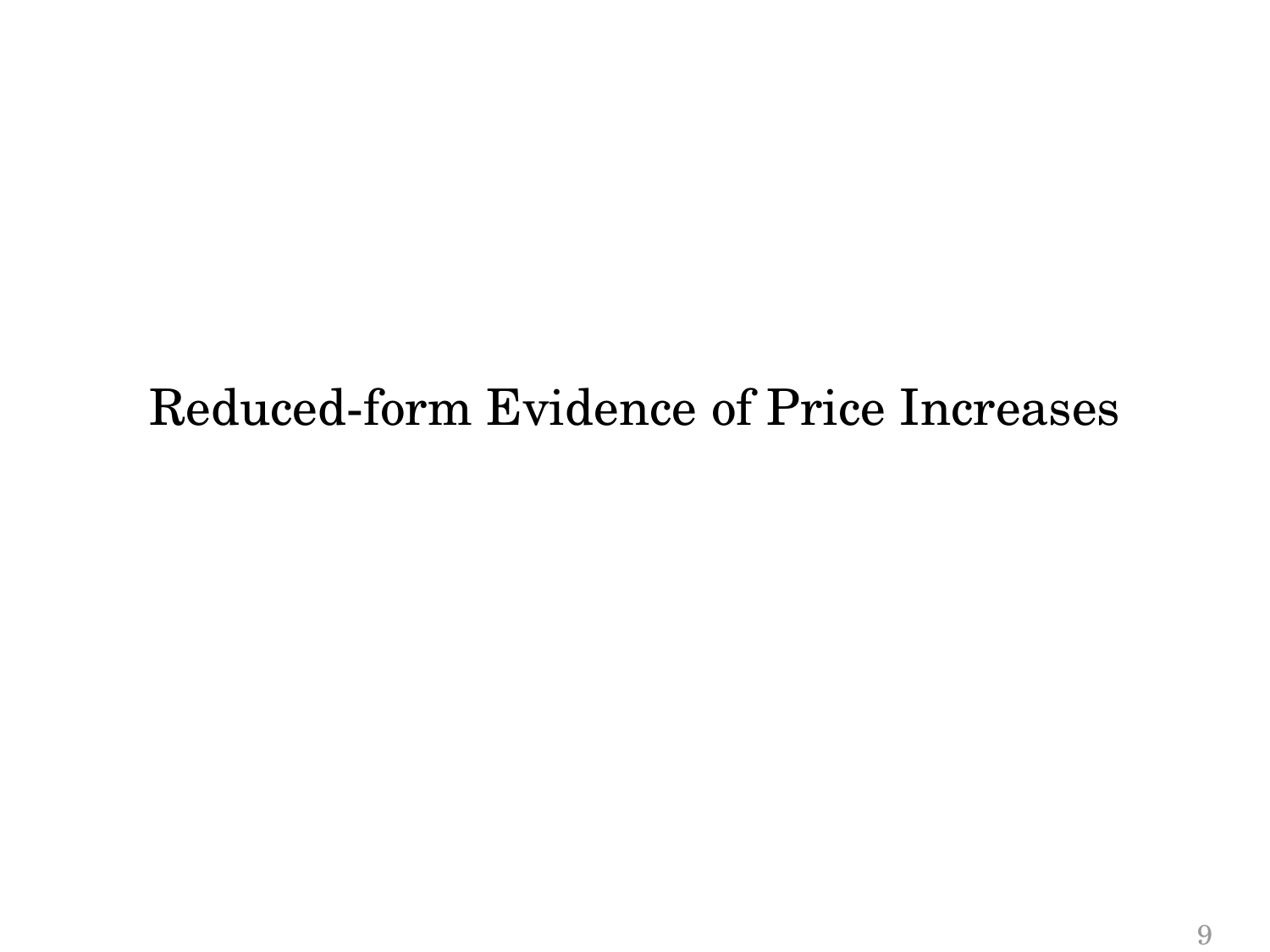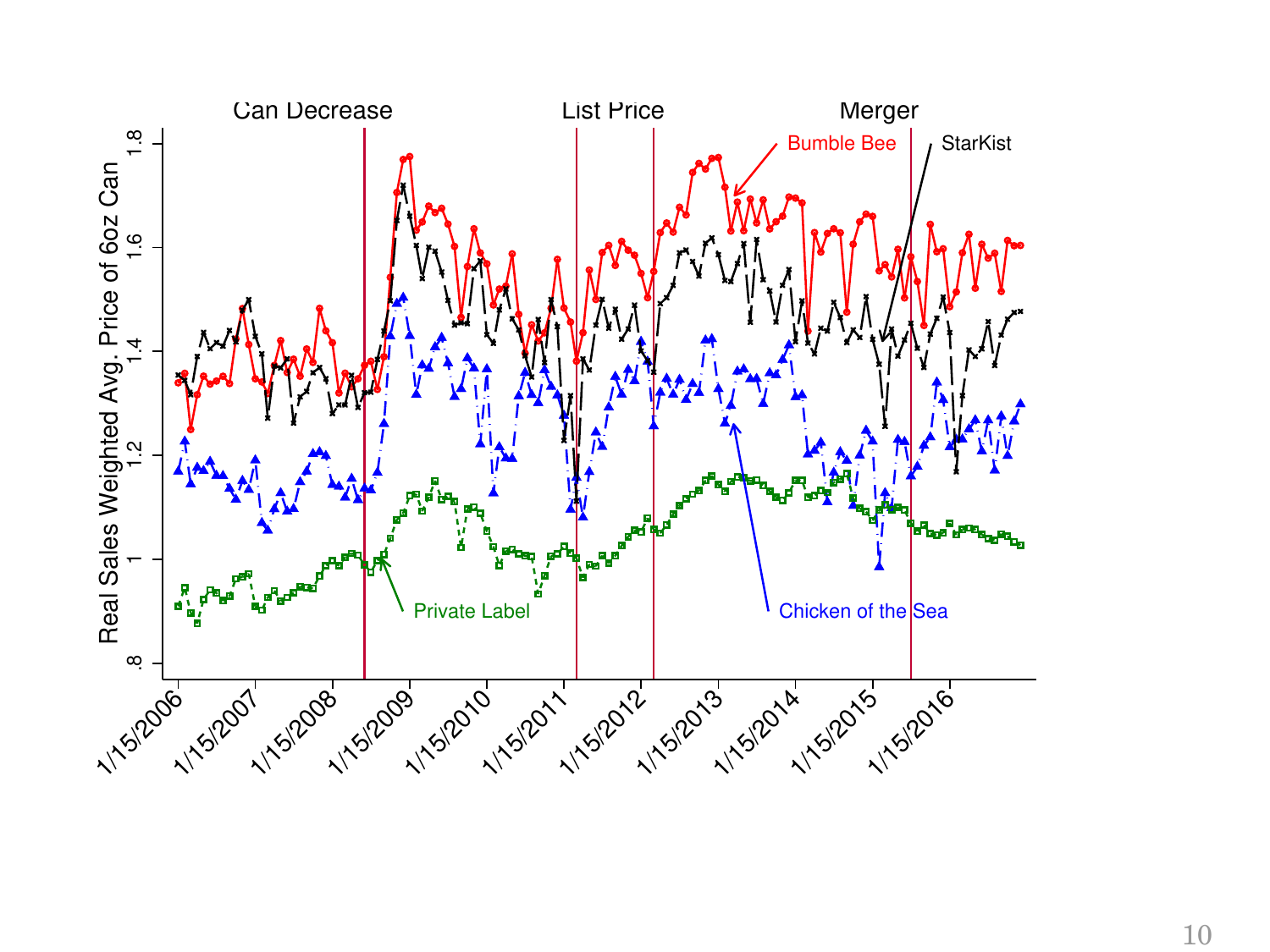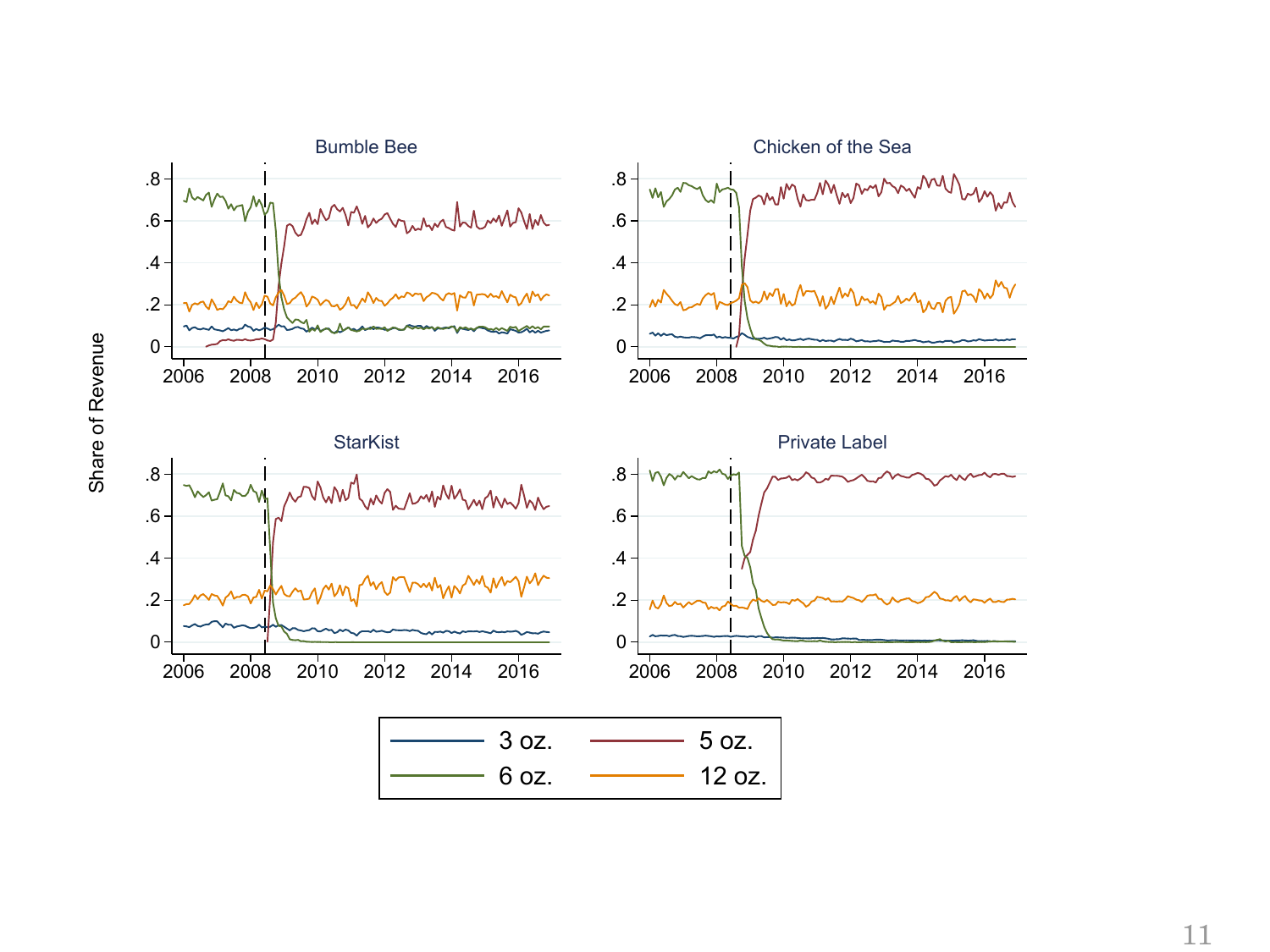# Price Regressions

|                        | <b>Bumble Bee</b> | Chicken of Sea | StarKist | Private Label |
|------------------------|-------------------|----------------|----------|---------------|
| $1\{date\geq5/2008\}$  | 0.093             | 0.152          | 0.235    | 0.148         |
|                        | (0.005)           | (0.004)        | (0.005)  | (0.004)       |
| $1\{date\geq3/2011\}$  | 0.004             | 0.011          | 0.003    | 0.022         |
|                        | (0.006)           | (0.005)        | (0.004)  | (0.005)       |
| $1\{date\geq3/2012\}$  | 0.073             | 0.020          | 0.024    | 0.107         |
|                        | (0.005)           | (0.005)        | (0.006)  | (0.007)       |
| $1\{date\geq 6/2015\}$ | $-0.092$          | $-0.082$       | $-0.114$ | $-0.137$      |
|                        | (0.005)           | (0.004)        | (0.004)  | (0.008)       |
| Mean Price             | 1.52              | 1.32           | 1.49     | 1.05          |
| Observations           | 222167            | 217713         | 257704   | 145421        |

*Notes*: An observation is a brand/type/package size/month/dma. The dependent variable is sales weighted average price. Price is deflated by the CPI with a base year of 2008 and standardize to the price of a 6 oz. can. DMA, month, and type fixed effects are included.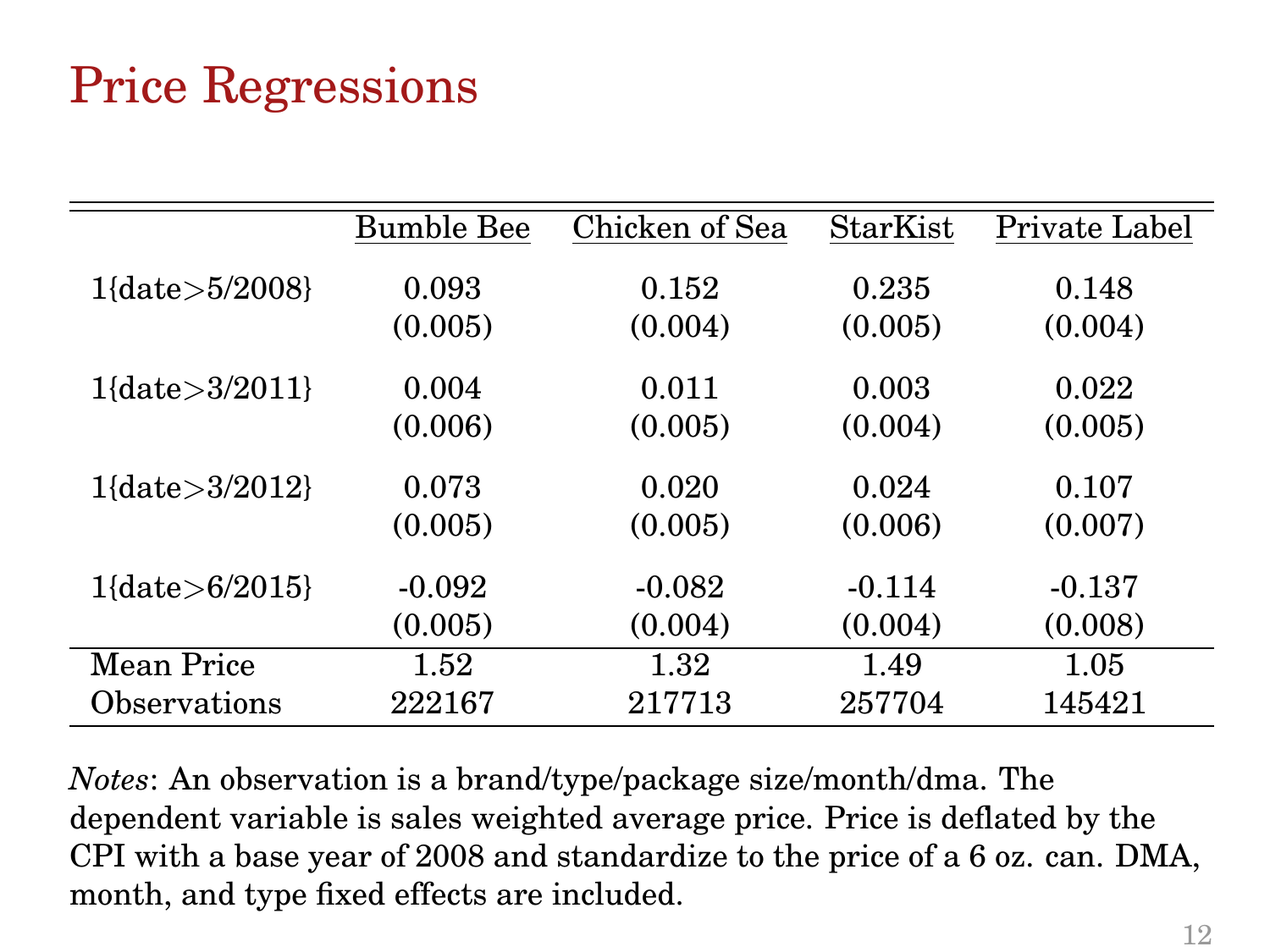# Empirical Model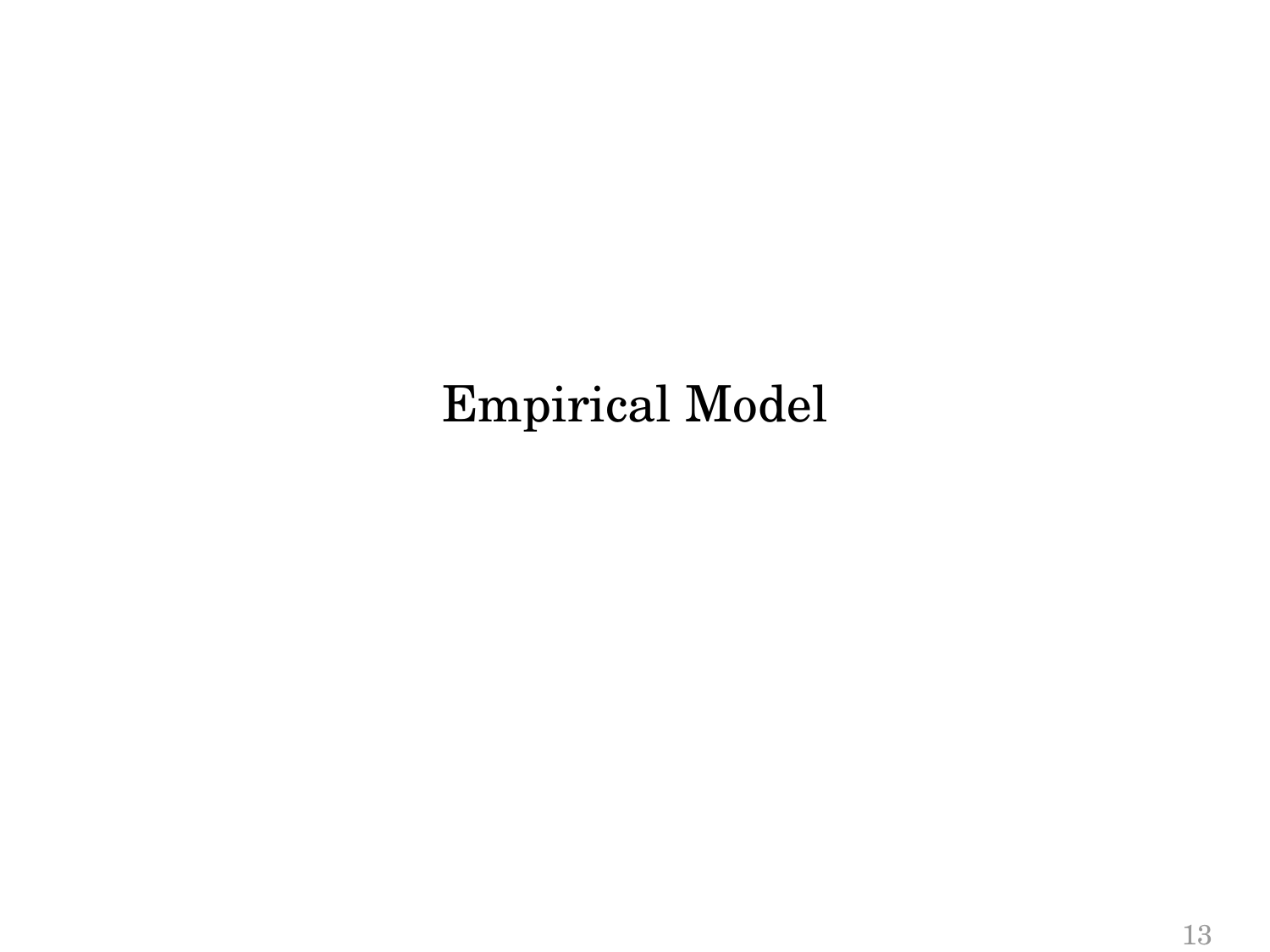# Empirical Strategy

- 1 Estimate a structural demand model Nested Logit (for now).
- **2** Assume Nash-Bertrand competition prior to can size decrease.
- **3** Calculate marginal costs implied by Nash-Bertrand competition, assuming average unobserved non-fish costs are unchanged over the data.
- 4 Compare observed prices to prices implied by Nash-Bertrand competition.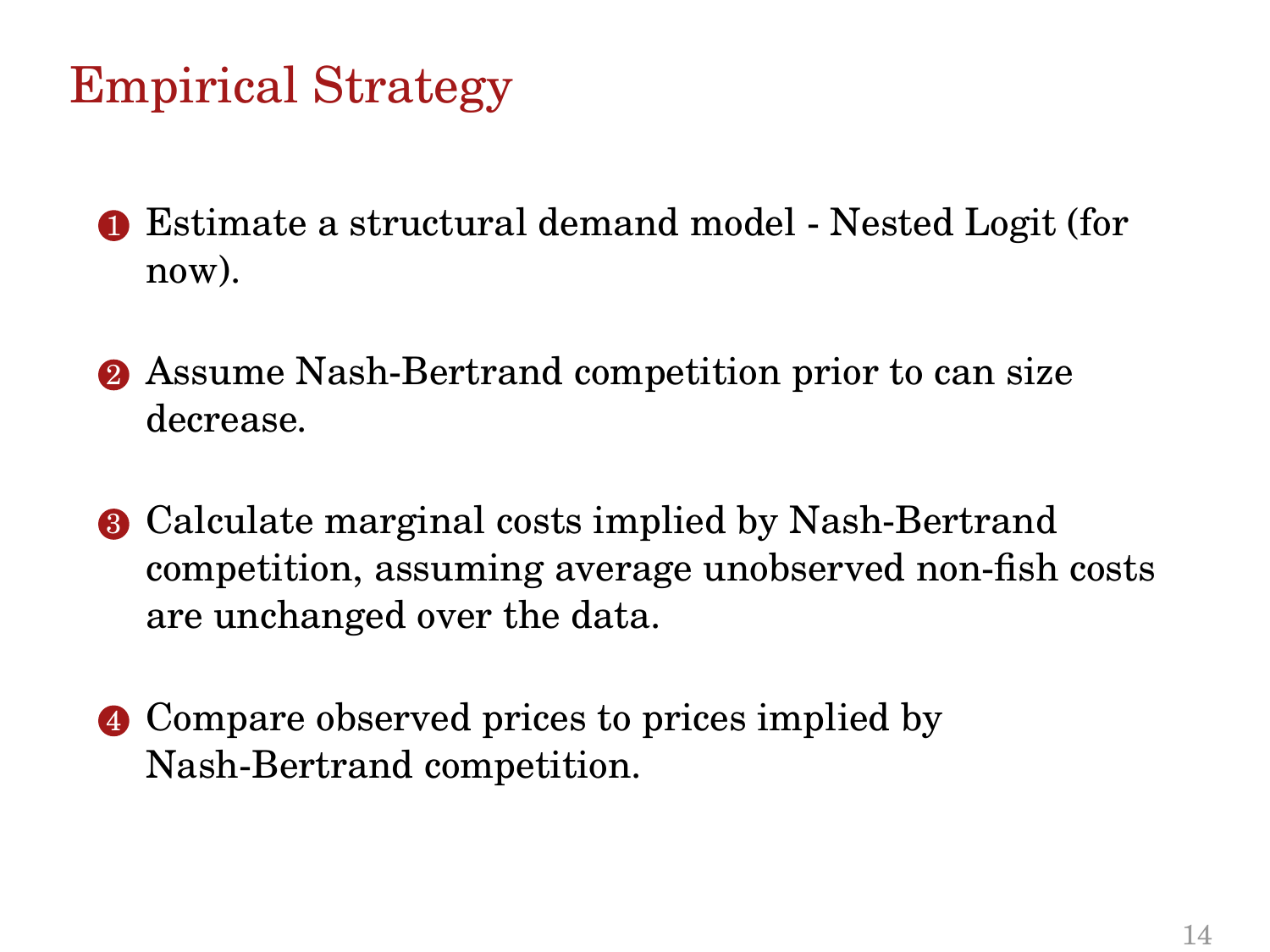# Empirical Model

#### Model Assumptions:

- Static Nash-Bertrand price competition.
- Firms sell differentiated products; may be multi-product firms.
- Standard regularity conditions on demand system

#### Firms *j* maximizes profits:

 $\pi_{jt}(p_{jt},p_{-jt})=(p_{jt}-c_{jt}(X_t;\gamma))s_{jt}(p_t,X_t;\theta)$ 

- $p_{it}$  is firm *j*'s price,  $c_{it}(X_t; \gamma)$  is the marginal cost function.
- $s_{it}(p_t, X_t; \theta)$  is a downward sloping demand function.
- *X<sup>t</sup>* is a matrix of cost and demand covariates.
- ( $\theta$ ,  $\gamma$ ) are structural parameters.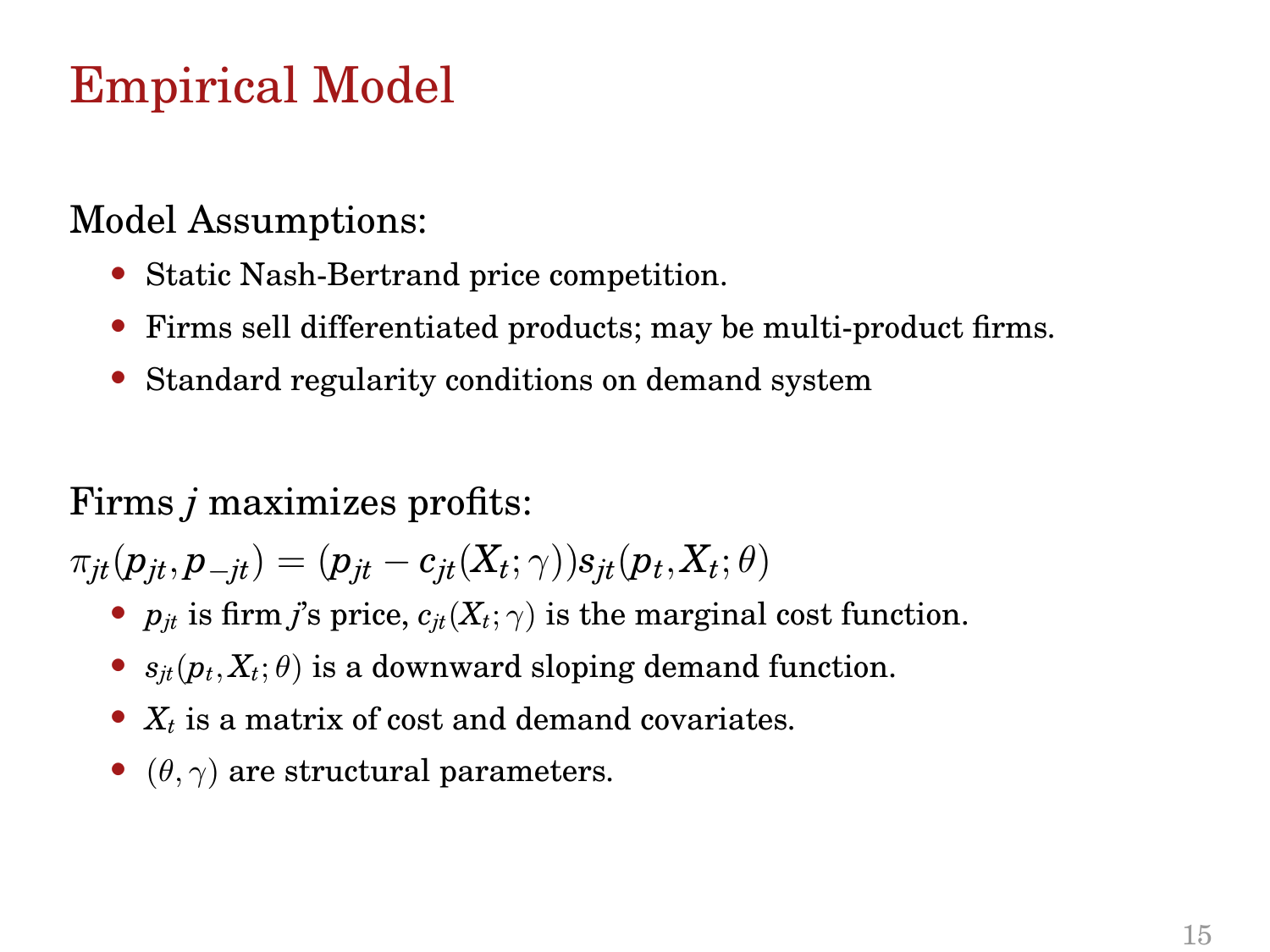### Empirical Model

Competitive benchmark is given by the price vector,  $p_t^N$ , which solves the static Nash FOC.

$$
p_t^N - \mu(p_t^N, X_t; \theta) = c_t(X_t; \gamma)
$$
\n
$$
\mu_t(p_t, X_t; \theta) = -\left[\mathcal{I} \circ \left(\frac{\partial s_t(p_t, X_t; \theta)}{\partial p_t}\right)^T\right]^{-1} s_t(p_t, X_t; \theta)
$$
\n(1)

Here,  $\mu_t(p_t, X_t; \theta)$  is the markup function.

If costs are observed then can solve for Nash prices:  $p_t^N$ .

If prices are observed then costs implied by Nash competition can be calculated.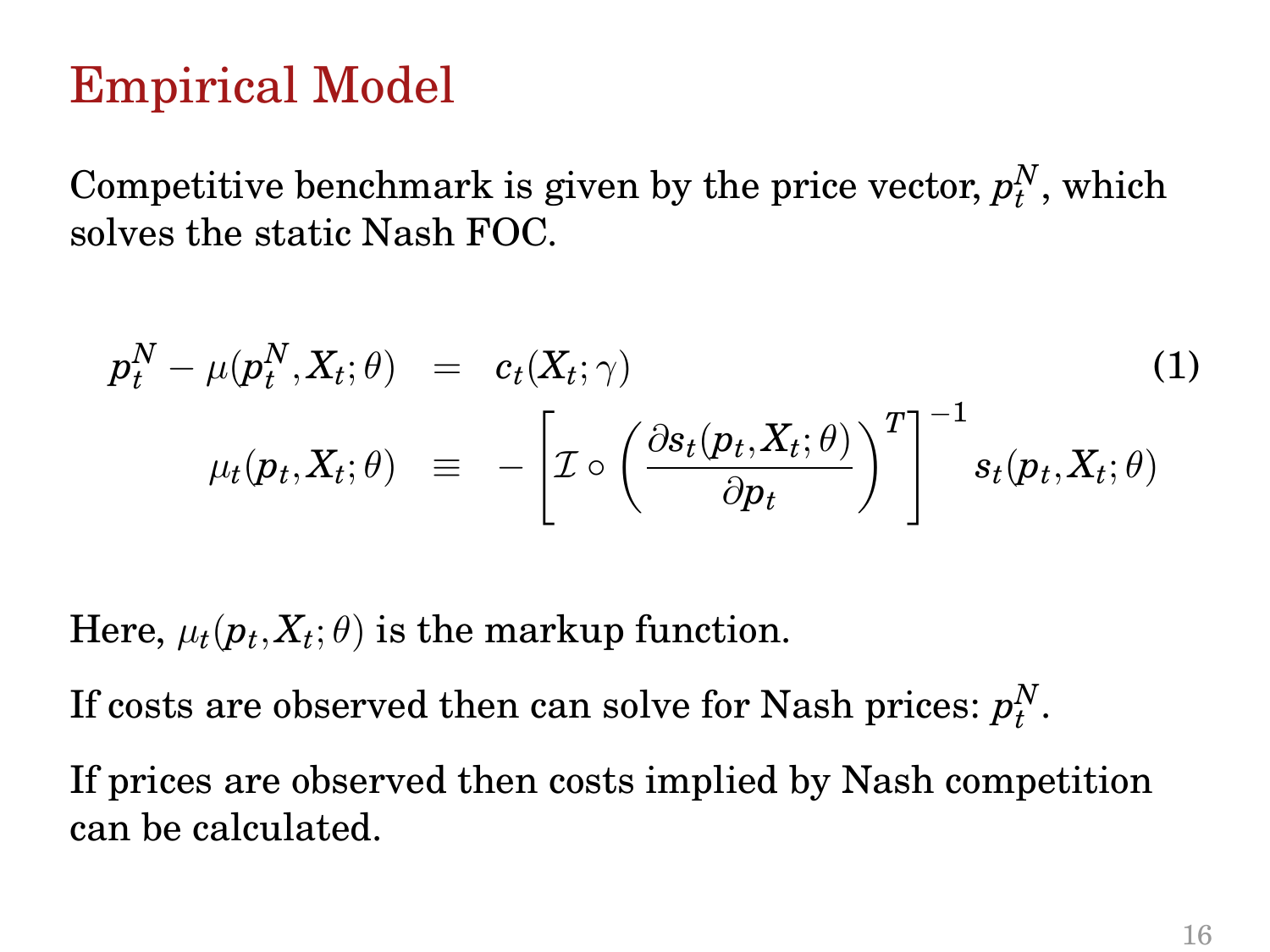#### Demand Estimation

Nested Logit demand specification (allow for random coefficients in future versions).

$$
u_{ijrt} = x_j \beta + \alpha p_{jrt} + \sigma_j^D + \tau_t^D + \xi_{jrt} + \overline{\epsilon}_{ijrt}
$$
 (2)

- $x_i \equiv$  vector of product characteristics.
- $p_{\text{int}} \equiv$  retail price.
- $\sigma_j^D \equiv$  mean valuation product shifter. Product fixed-effect.
- $\tau_t^D \equiv$  inside good utility may vary over time. Monthly fixed-effect.
- $\xi_{\text{int}} \equiv$  unobserved product quality
- $\overline{\epsilon}_{iirt} \equiv$  stochastic logit error.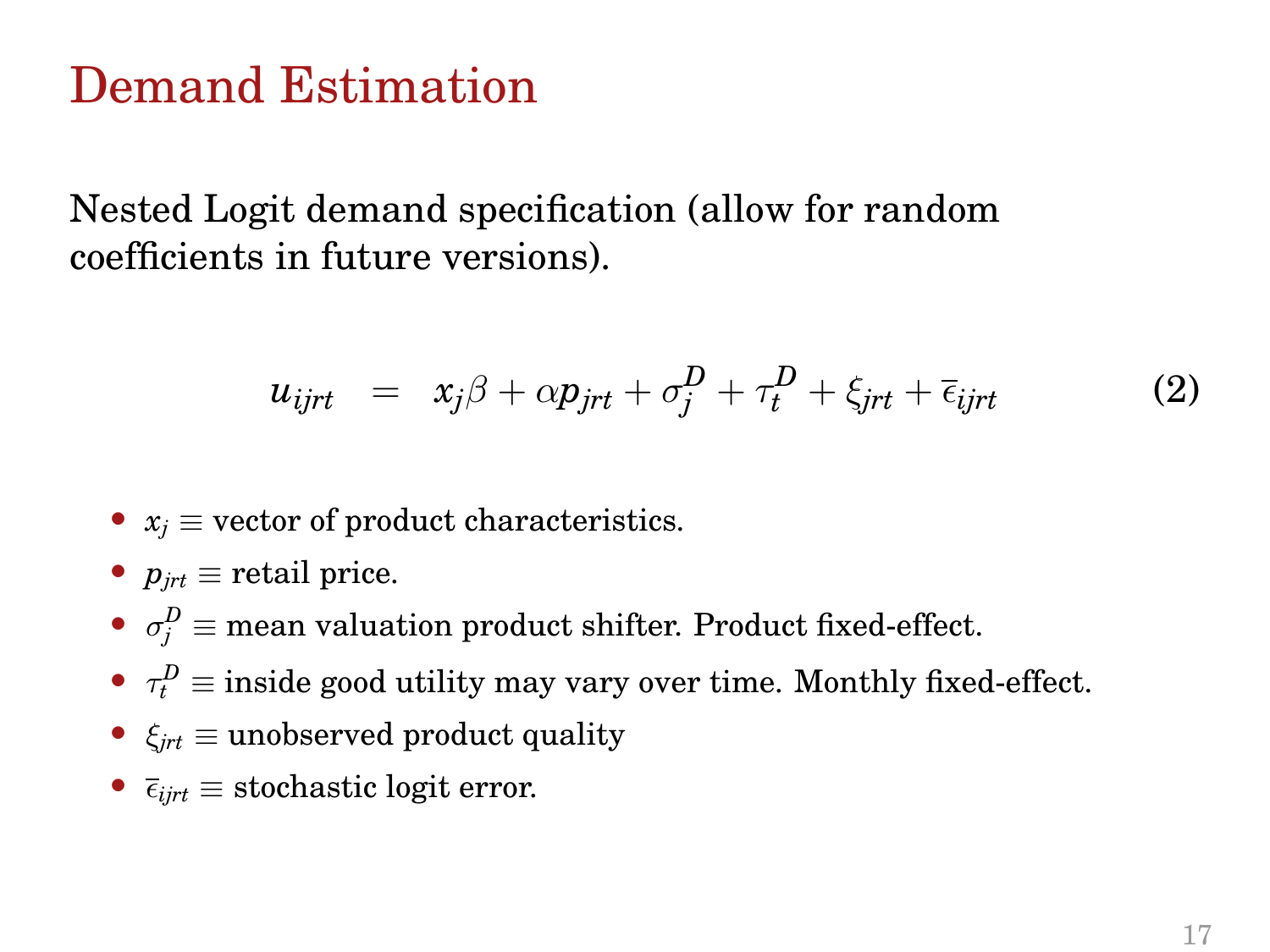# Demand Estimation - Specifying Nests

Define two groups,  $g = 0, 1$ , where 1 equals the inside goods and 0 is the outside good.

$$
\overline{\epsilon}_{ijrt} = \zeta_{igrt} + (1 - \rho)\epsilon_{ijrt}
$$
 (3)

- $\epsilon_{iirt} \equiv \text{iid extreme value error.}$
- $\zeta_{\text{igrt}} \equiv$  distributed such that  $\bar{\zeta}_{\text{ijrt}}$  has extreme value distribution.
- $\rho \in [0, 1]$  = nesting parameter.

Larger  $\rho$  corresponds to greater correlation in preferences for inside products.

Inside products  $\equiv$  Big 3 and private label products.

Outside good  $\equiv$  double maximum observed sales in region.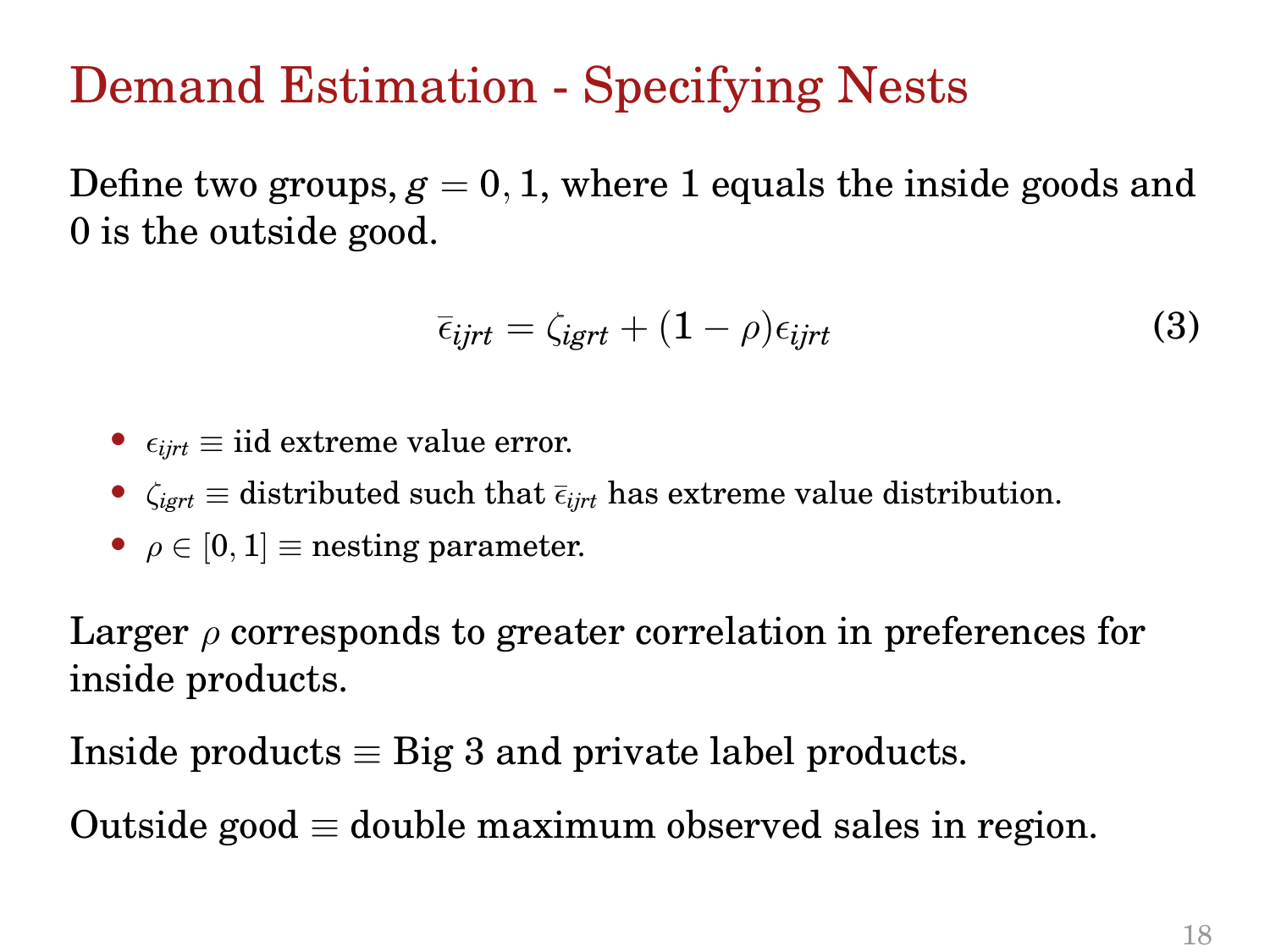#### Demand Estimation - Implementation

Logit error implies the following estimation equation:

$$
\log(s_{jrt}) - \log(s_{0rt}) = x_j \beta + \alpha p_{jrt} + \sigma_j^D + \tau_t^D + \rho \log(\overline{s}_{jrt|g}) + \xi_{jrt}
$$

- $\bar{s}_{\text{int}|g} \equiv$  conditional share of product *j* among inside goods.
- product characteristics  $\equiv$  fish type, oil/water, can size, brand.
- price in 6 oz. equivalents and adjusted for inflation.
- monthly fixed effects for seasonality.
- drop Lent months due to unique customer base.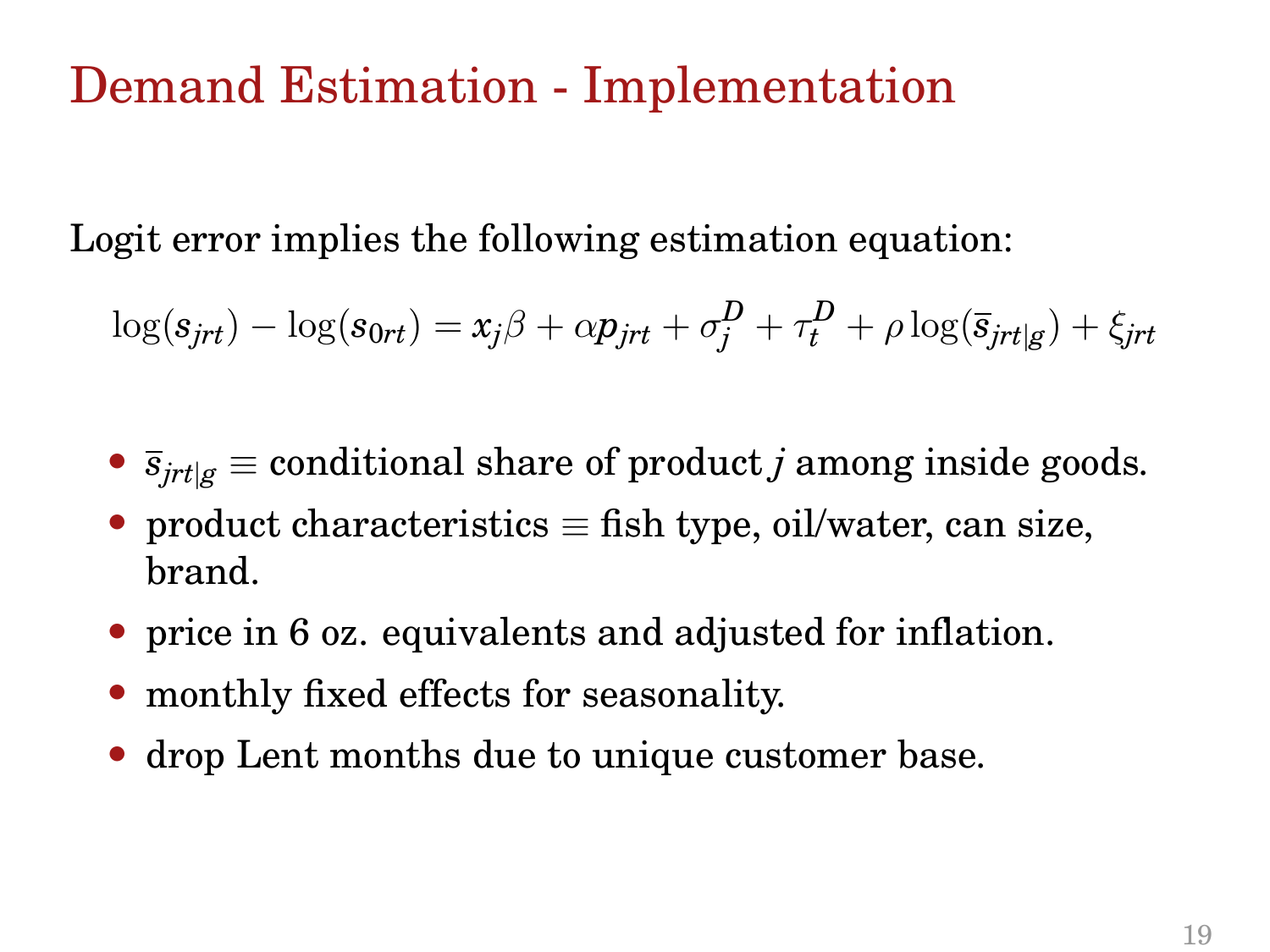# Demand Estimation - Instruments

Both prices,  $p_{jrt}$ , and conditional share,  $\bar{s}_{jrt|g}$ , are endogenous.

#### Hausman Instruments

- Average price in other regions
- Proxy for common cost shifters
- Predominantly instruments for price.

#### BLP and Differentiation Instruments

- Total number of products in a region/month with each characteristic (BLP instruments).
- For a given product, total number of products with the same characteristic (Differentiation instrument).
- Assuming characteristics are exogenous, proxy for the level of competition.
- Predominantly instruments for conditional share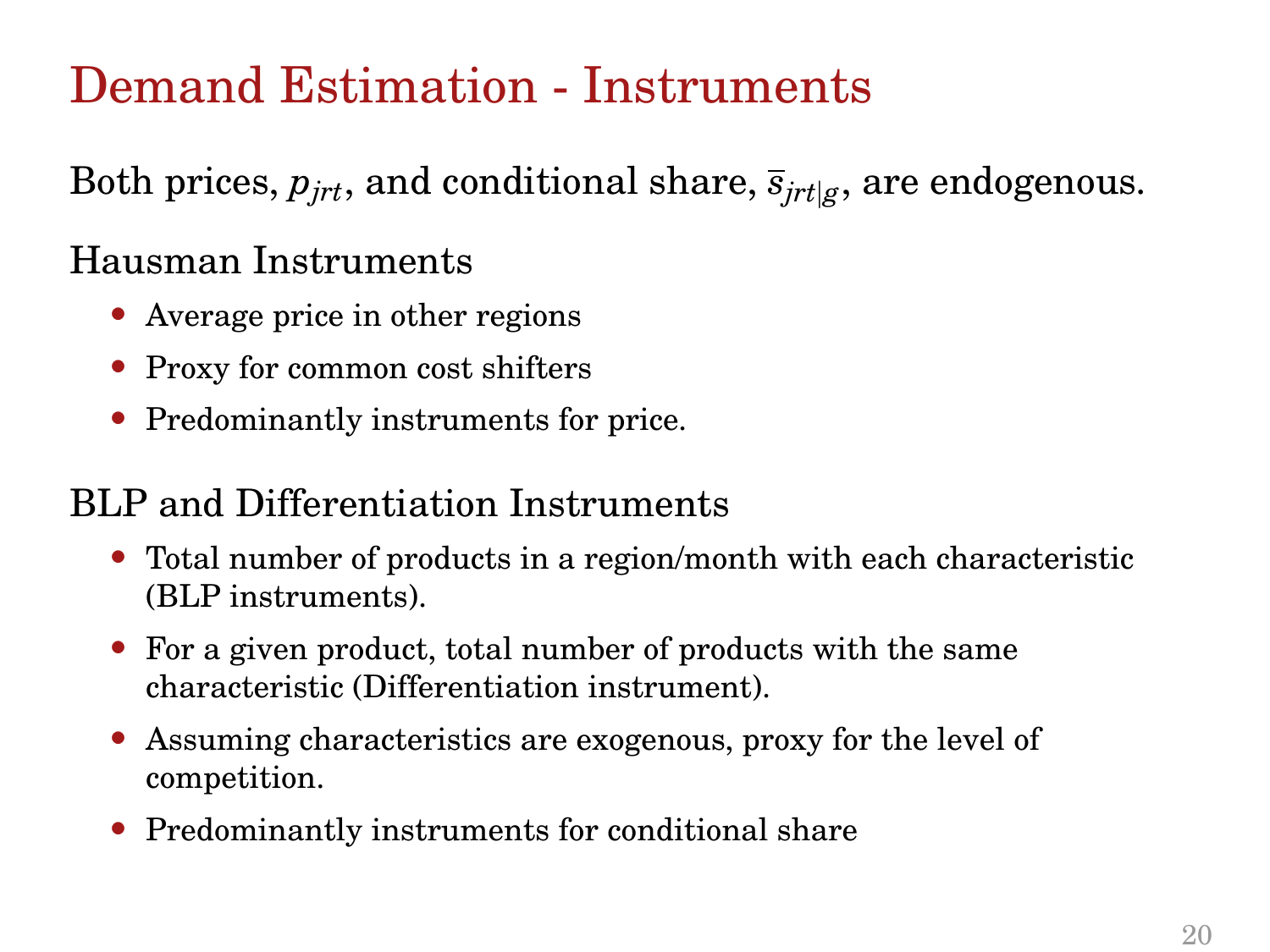### Demand Estimation - Instruments

The 34 BLP and Differentiation instruments are highly collinear.

We implement a principal component routine to address the issue.

The first 18 principal components explain 98% of the variation in the instruments.

We therefore use these 18 principal components, and the Hausman IV's as the demand instruments in the nested-logit regression.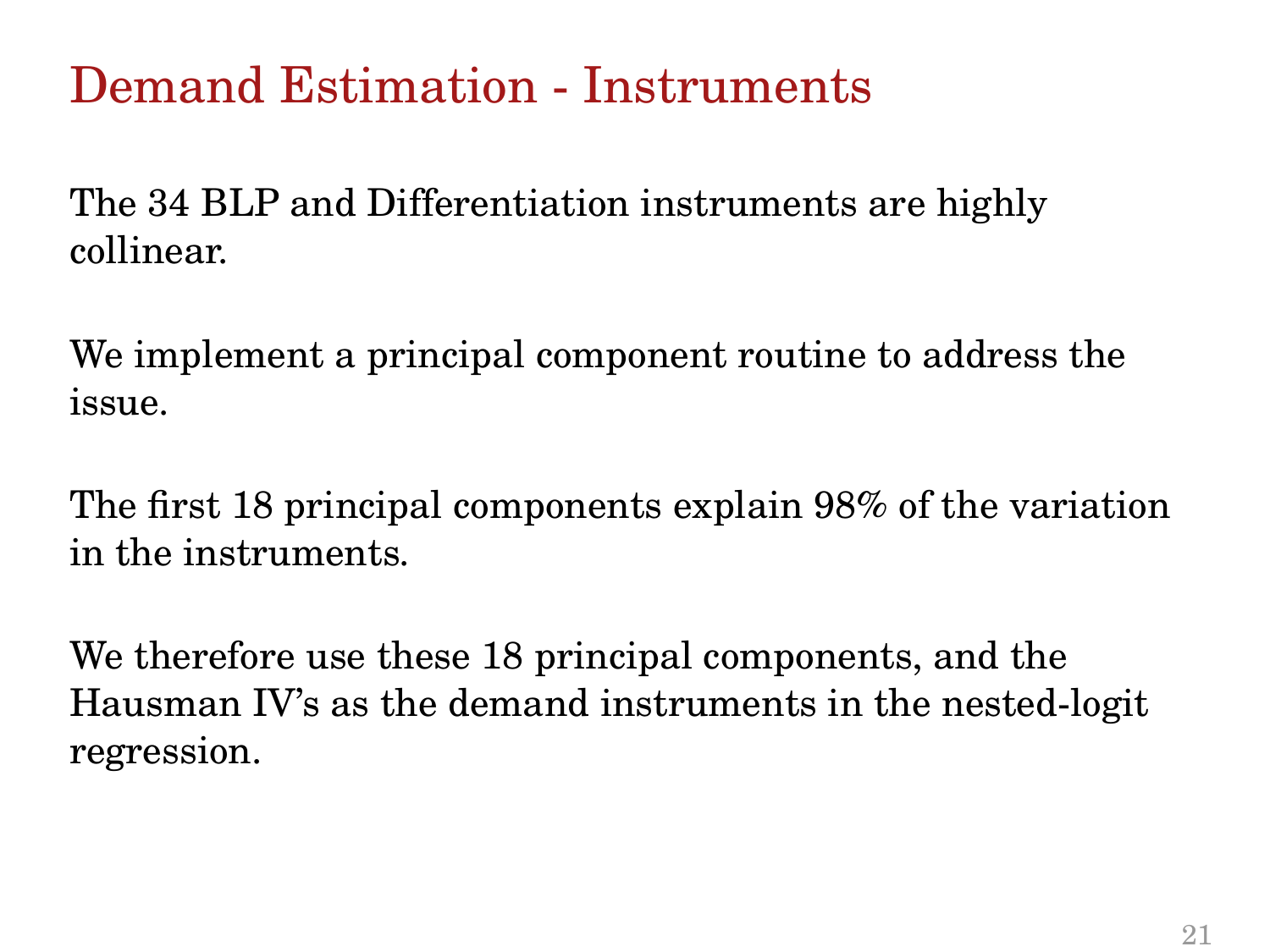# Results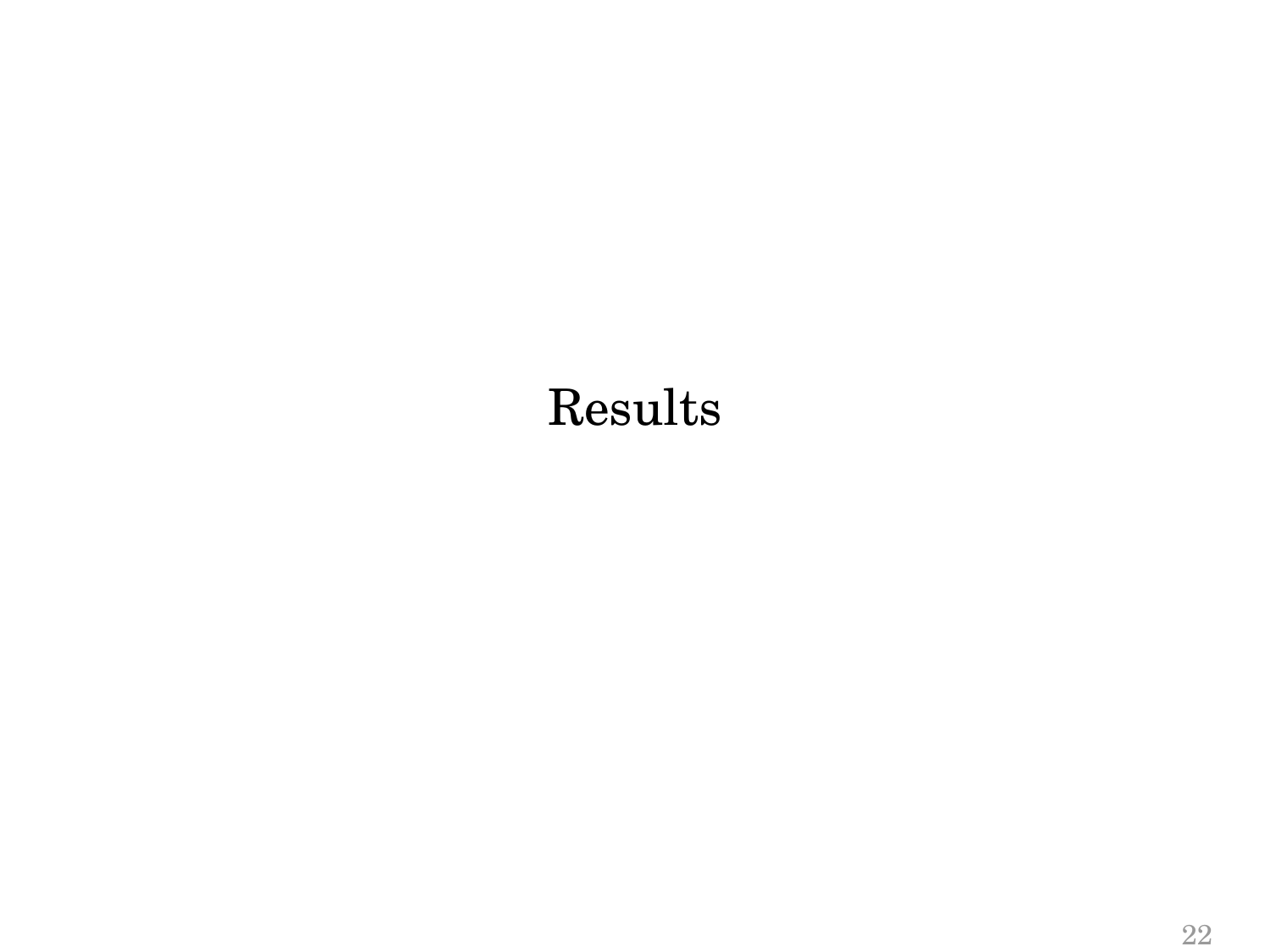#### Table: Nested Logit Demand Estimates

| Coefficients and Standard Errors                                                           |          |  |  |  |  |
|--------------------------------------------------------------------------------------------|----------|--|--|--|--|
| Price                                                                                      | $-0.060$ |  |  |  |  |
|                                                                                            | (0.025)  |  |  |  |  |
| log(Conditional Share)                                                                     | 0.975    |  |  |  |  |
|                                                                                            | (0.007)  |  |  |  |  |
| Time Trend                                                                                 | $-0.005$ |  |  |  |  |
|                                                                                            | (0.001)  |  |  |  |  |
| <i>Test Statistics</i>                                                                     |          |  |  |  |  |
| $F$ –Statistic: Price                                                                      | 1539     |  |  |  |  |
| F-Statistic: Conditional Share                                                             | 3329     |  |  |  |  |
|                                                                                            |          |  |  |  |  |
| <i>Economic Statistics</i>                                                                 |          |  |  |  |  |
| Median Own Price Elasticity                                                                | -3.43    |  |  |  |  |
| Median Market Price Elasticity                                                             | $-0.05$  |  |  |  |  |
| <i>Notes:</i> Estimation with 2SLS. Includes prod-                                         |          |  |  |  |  |
| uct, month, and region fixed effects. Standard                                             |          |  |  |  |  |
| errors and test statistics incorporate clustering                                          |          |  |  |  |  |
| at the region level. Sanderson-Windmeijer $F$ -                                            |          |  |  |  |  |
| statistic reported for the first stages. Robust to<br>alternative market size assumptions. |          |  |  |  |  |
|                                                                                            |          |  |  |  |  |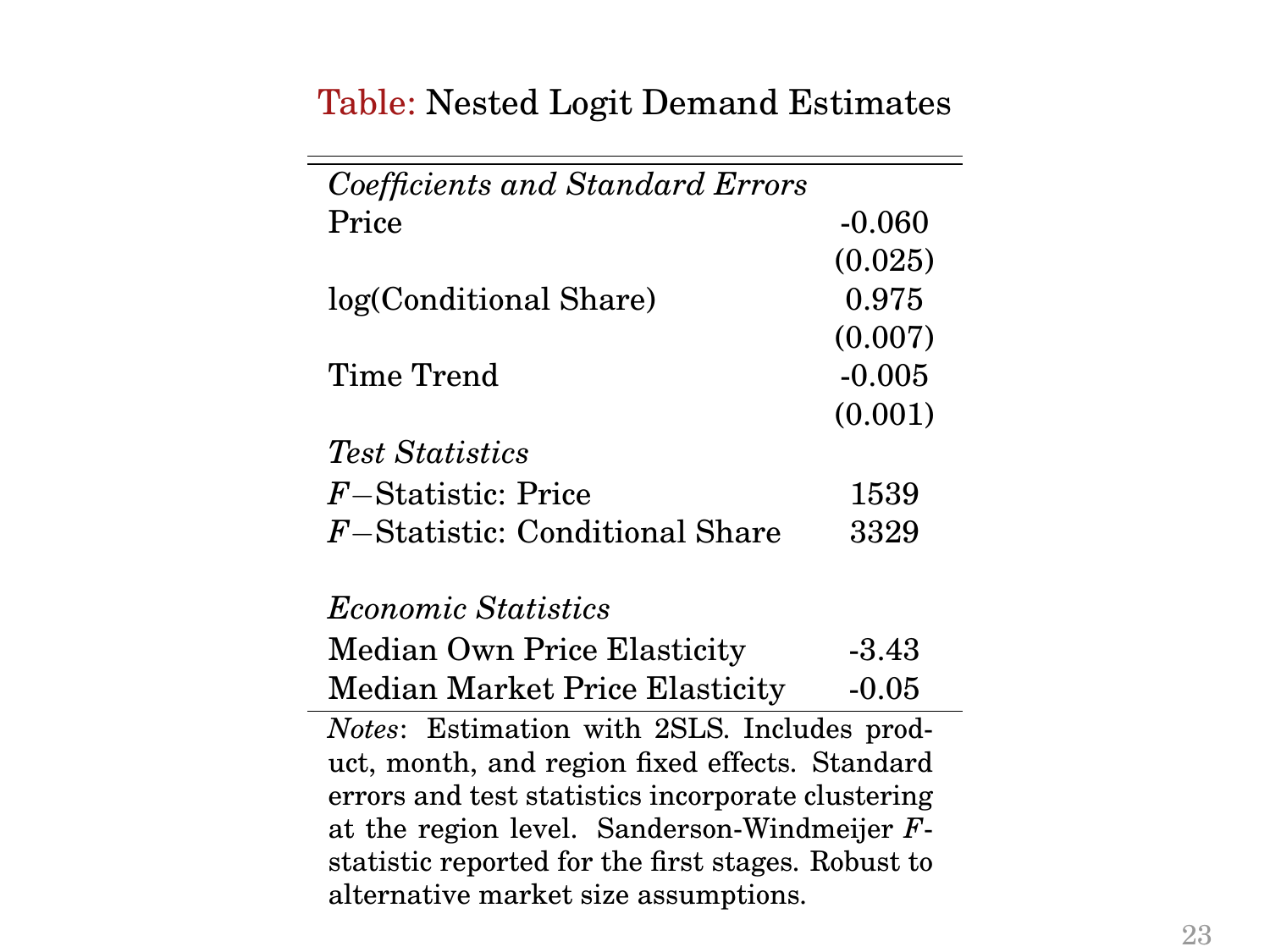# Nash-Bertrand Implied Costs

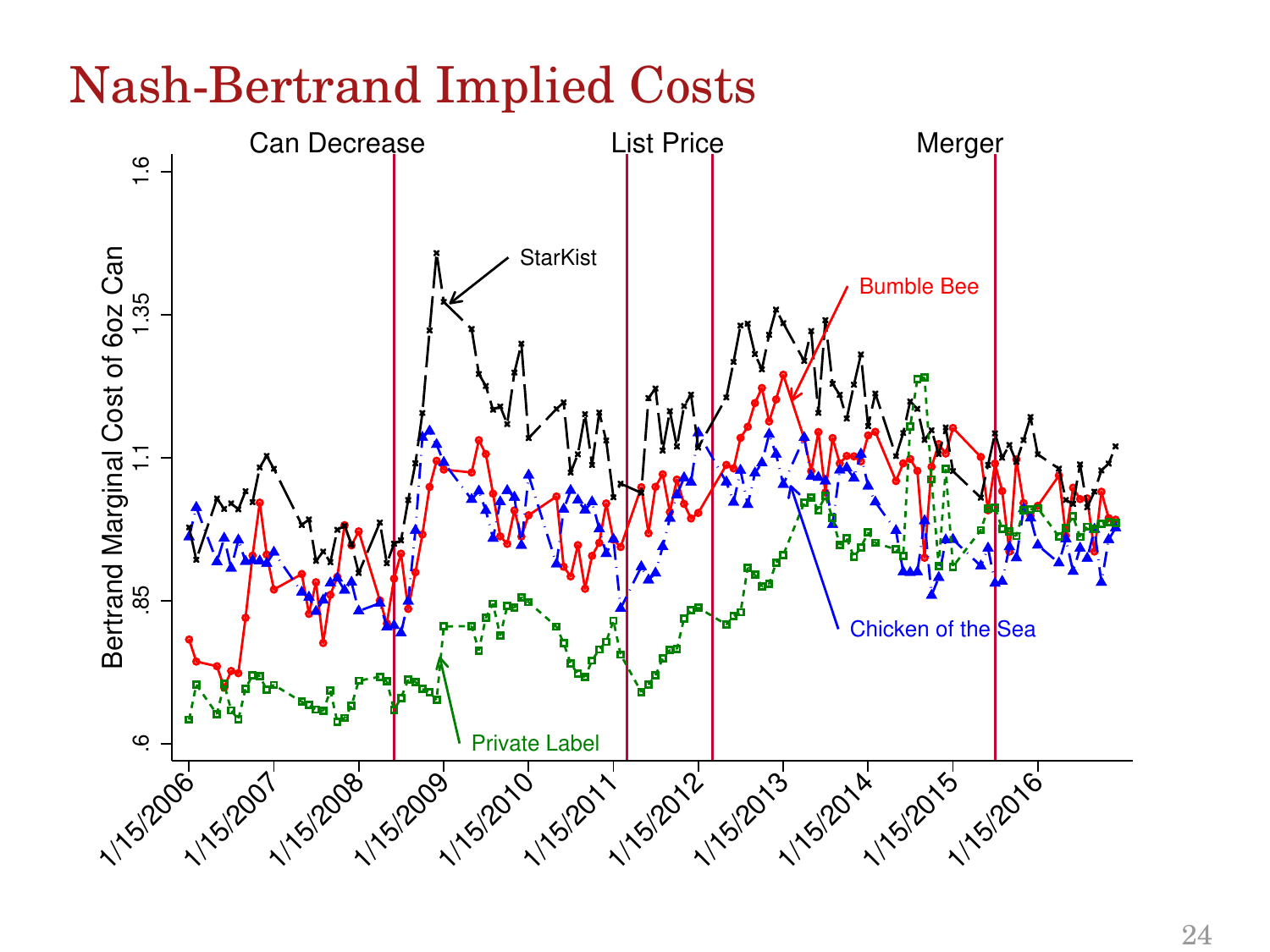# NB Implied Costs and Actual Fish Costs

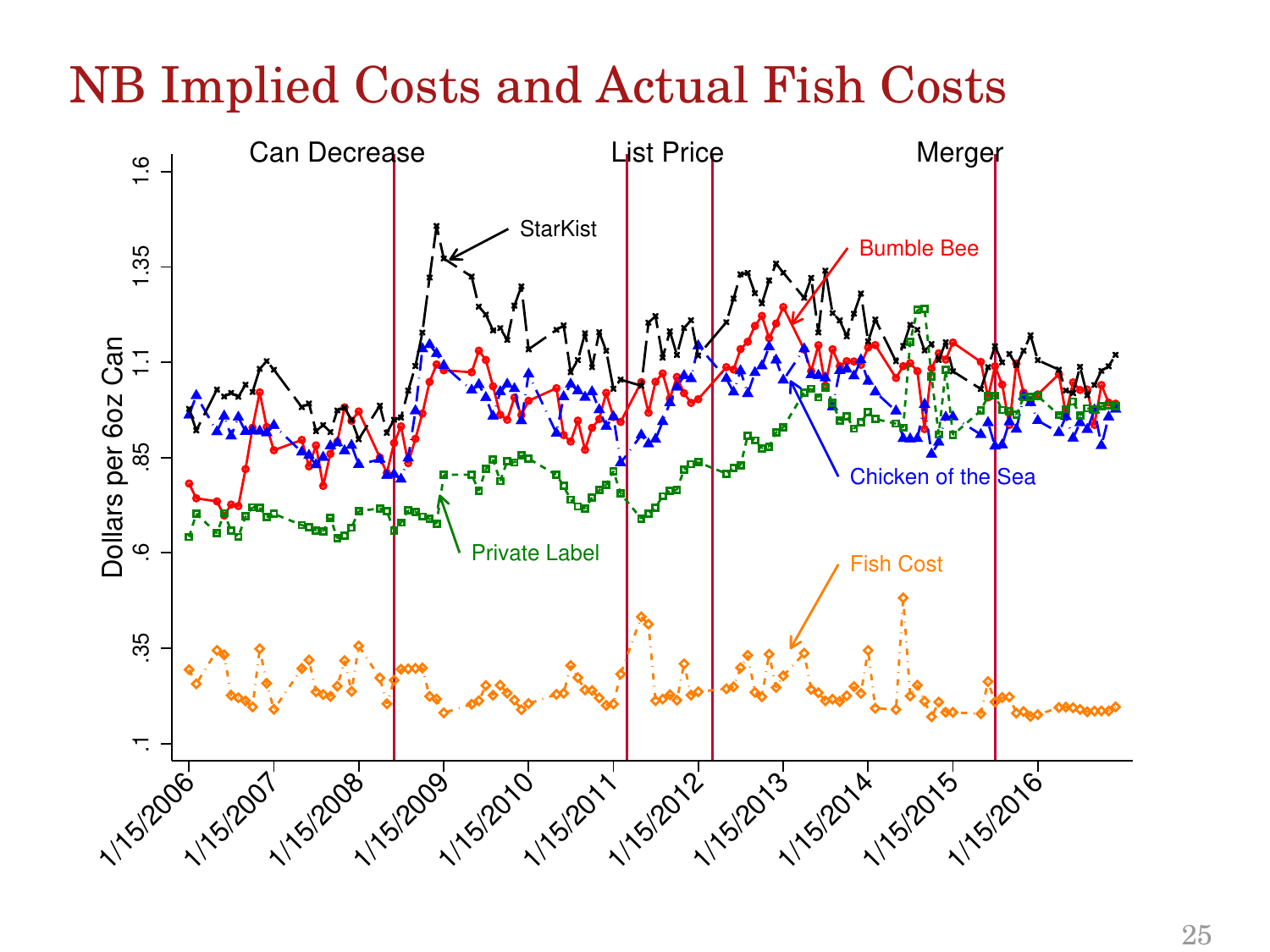#### Cost Plot Notes

• Implied MC follow prices, but shifted down by a different amount for each brand.

• Implied MCs do not appear to be driven by changes in the wholesale cost of fish, the predominant cost of production.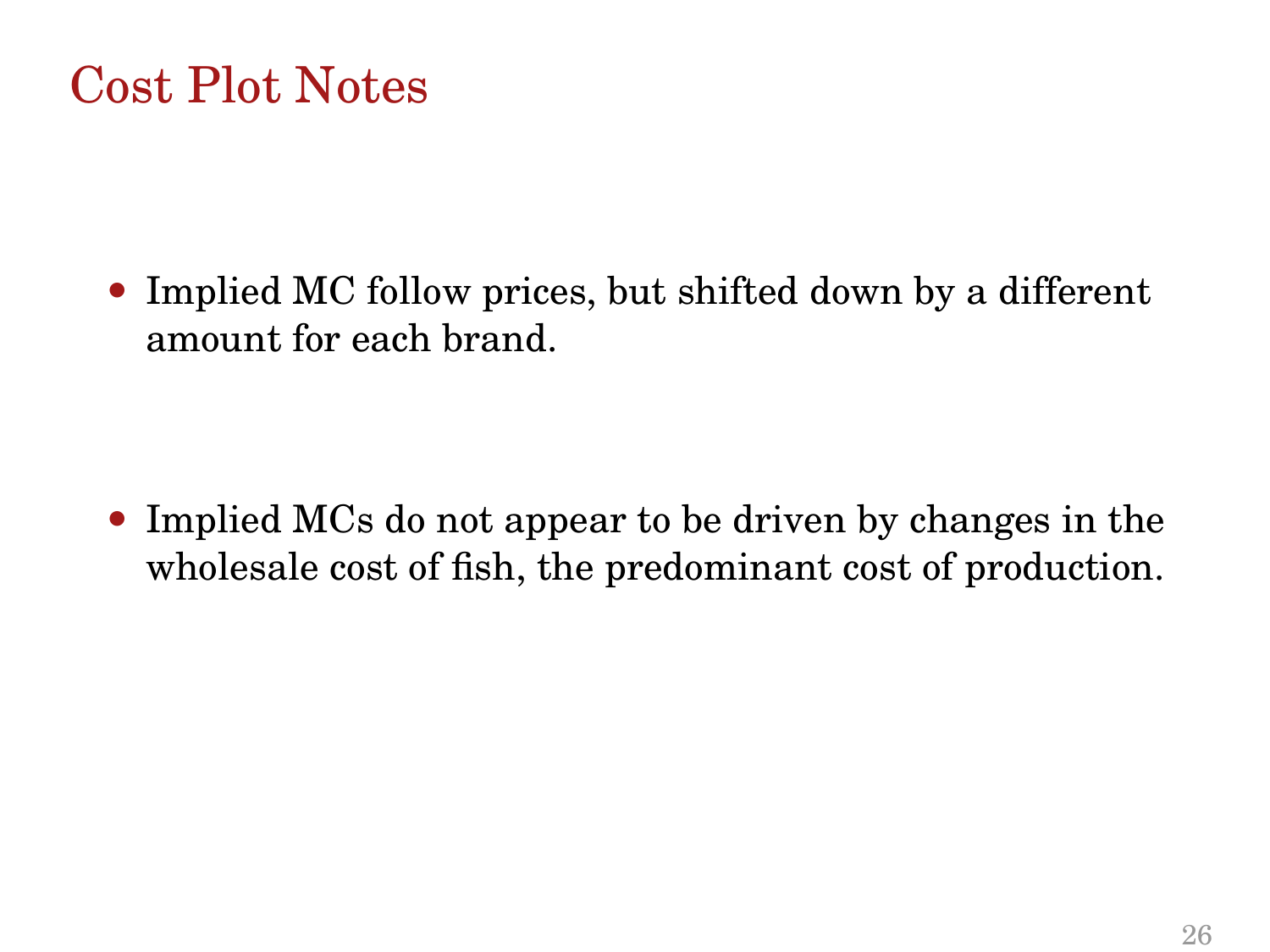#### Marginal Cost Estimates

- To estimate overcharge, need to take a stance on marginal costs.
- Solution: Leverage fish wholesale cost data, structure of model, and assumption on unobserved costs.
- **Assumption:** Non-fish MC in the post periods are, on average, the same as in the pre-period.
- 1 Obtain the implied costs from the Nash FOCs in every period.
- 2 Subtract fish cost to obtain the non-fish marginal costs implied by Nash.
- 3 For each product, calculate the mean "pre" non-fish MC and the mean "post" non-fish MC.
- 4 Subtract mean post non-fish cost from mean pre non-fish cost: ∆*w*.
- **6** For each product, post non-fish MC  $\equiv$  non-fish Nash cost plus  $\Delta \overline{w}$ .
- 6 Obtain adjusted MC by adding back in observed fish cost.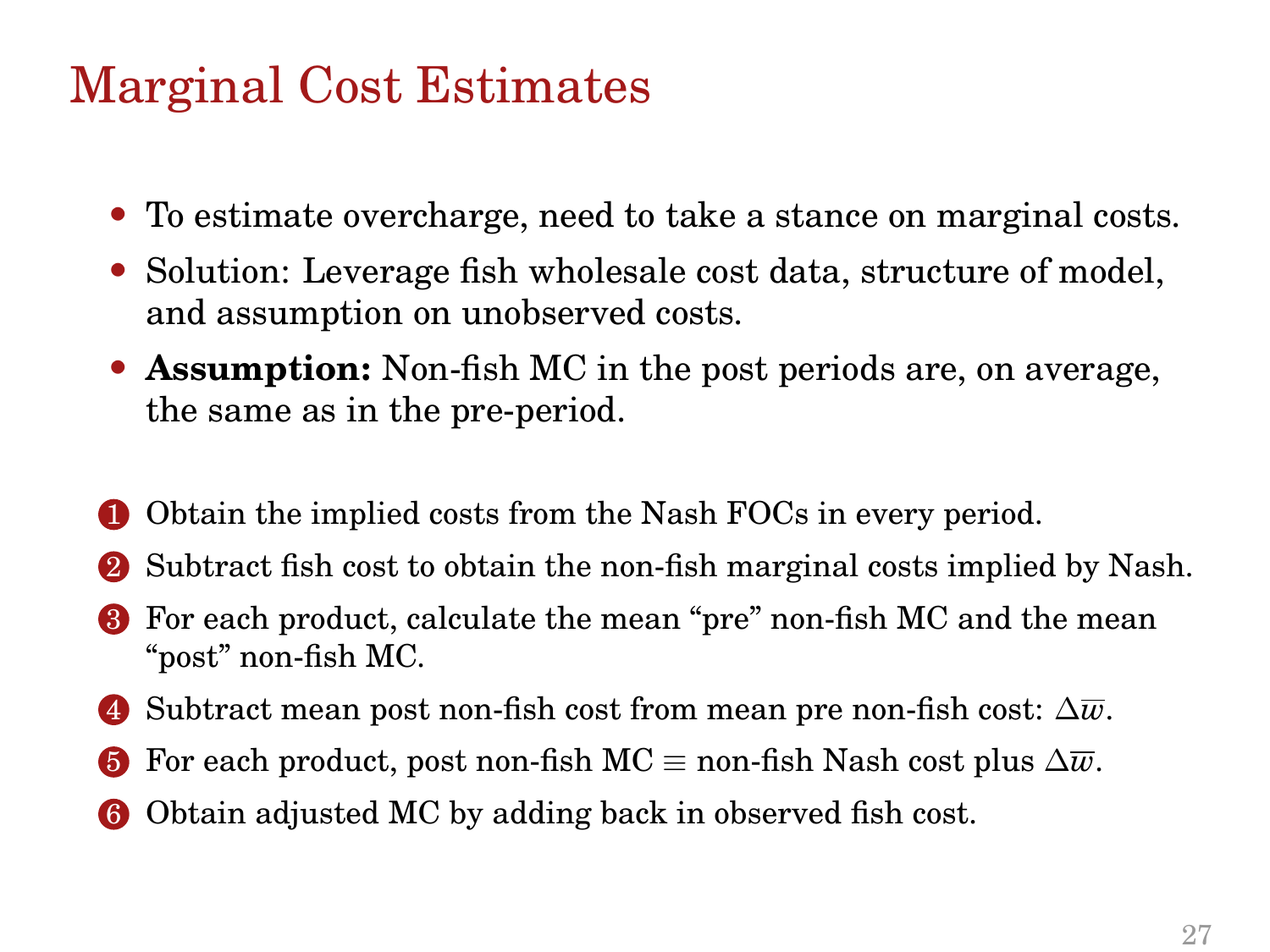# Overcharge Estimates

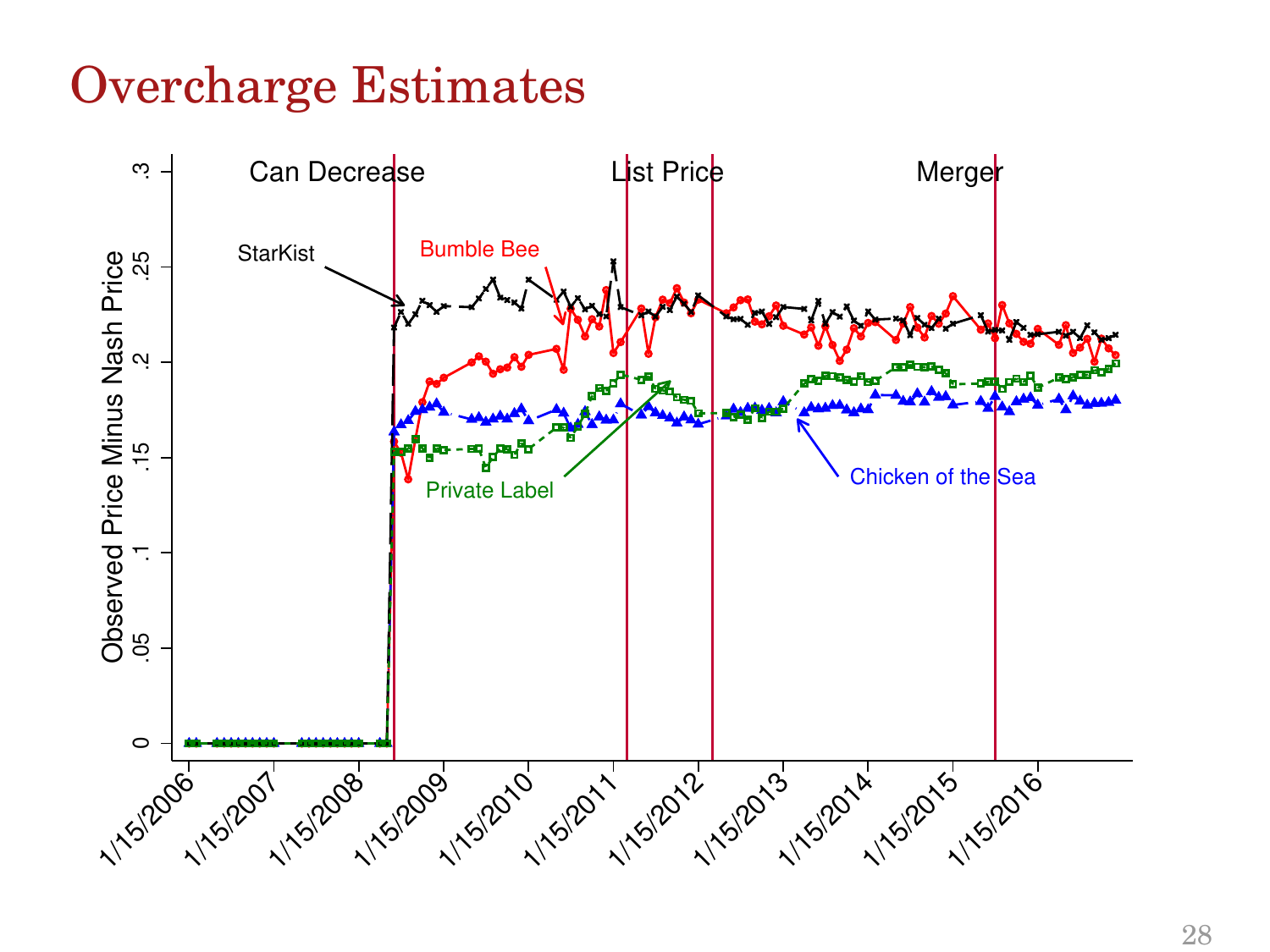### Overcharge Notes

- StarKist has the largest price increase in response to can size decrease, despite having already having converted their cans
- Bumble Bee's initial increase is in line with CoS, but its price then trends up to StarKist
- Private label also sees a large price increase, and eventually converges to other brands. Private label is supplied, in part, by the Big 3.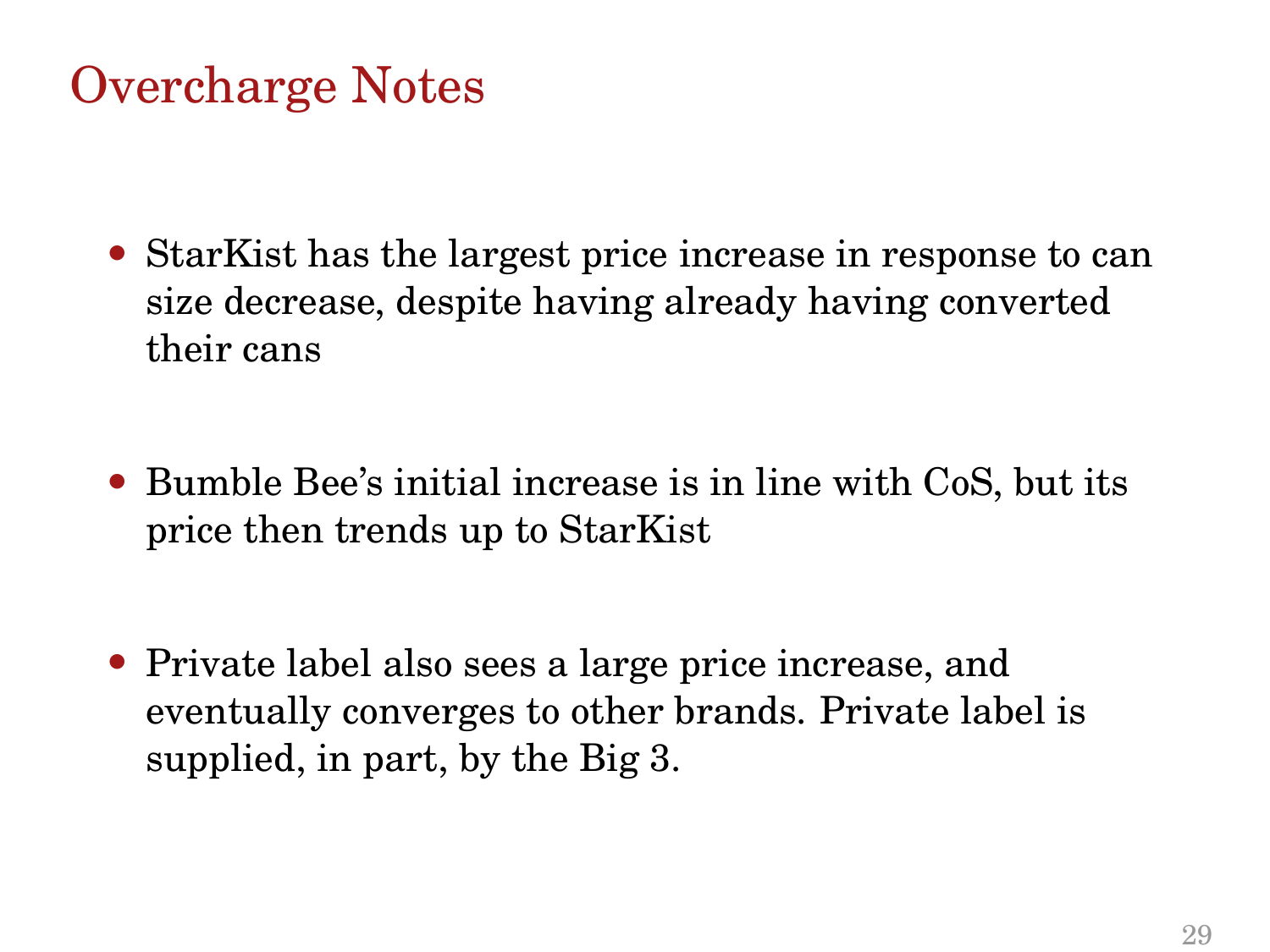### Damages

Can Decrease List Price Merger 0 500000 1000000 1500000 Sum of Units\*(Price Minus Nash Price) 1/15/2015 1/15/2016 1/15/2016 1/15/2017 1/15/2017 1/15/2015 1/15/2016 Bumblebee  $-\rightarrow -$  Chicken of the Sea Starkist -------- Private Label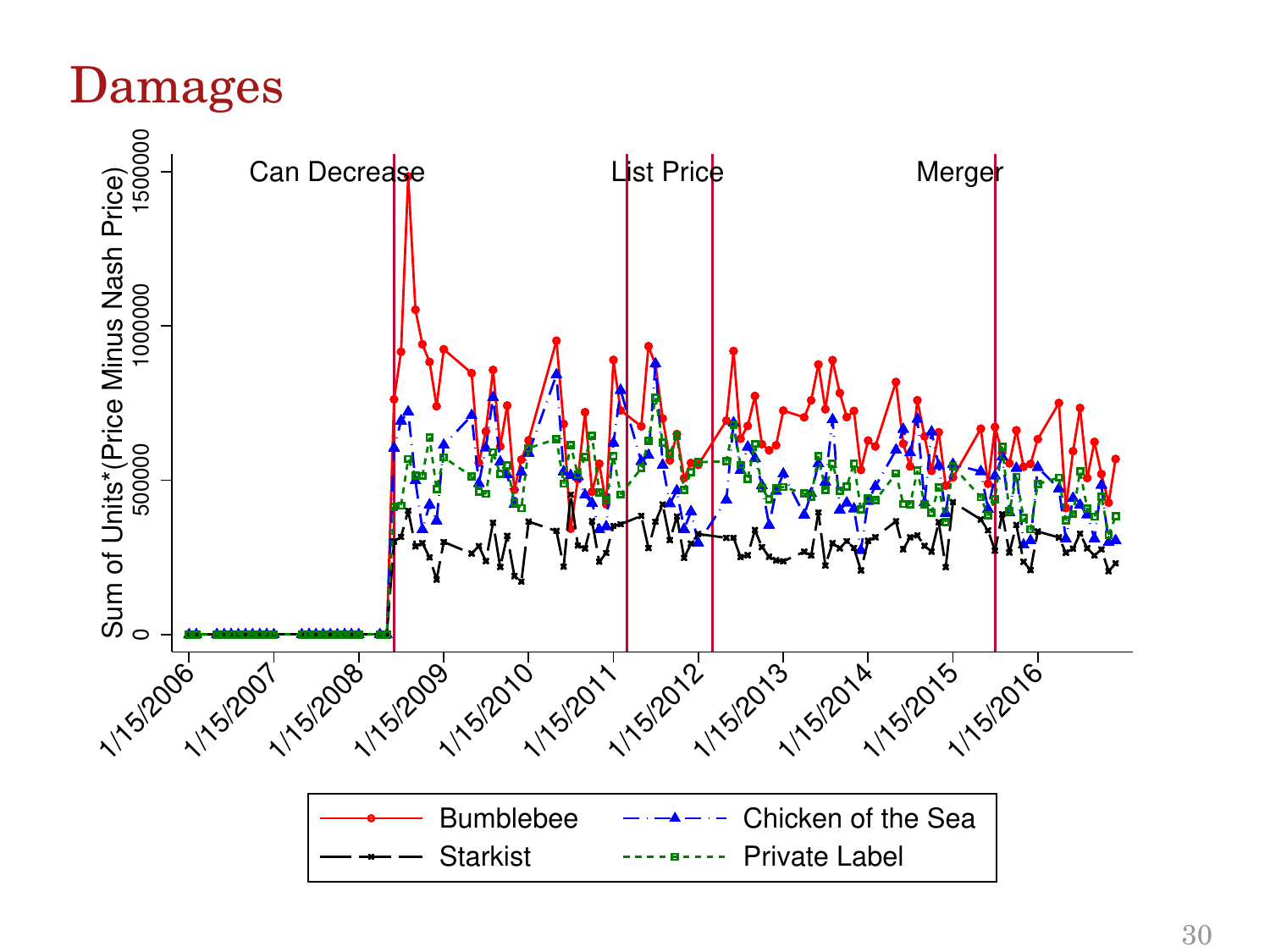### Damages Notes

- Bumble Bee has the largest damages in the initial periods, as they have a lower markup increase, and enjoy a lot of diverted sales.
- Conversely, Starkest has lower damages because they lost a lot of sales with their higher price increases.
- Damages by firm:
	- Bumblebee  $= 56.2$  million
	- $CoS = 41.6$  million
	- StarKist =  $24.6$  million
	- Private Label  $= 41.3$  million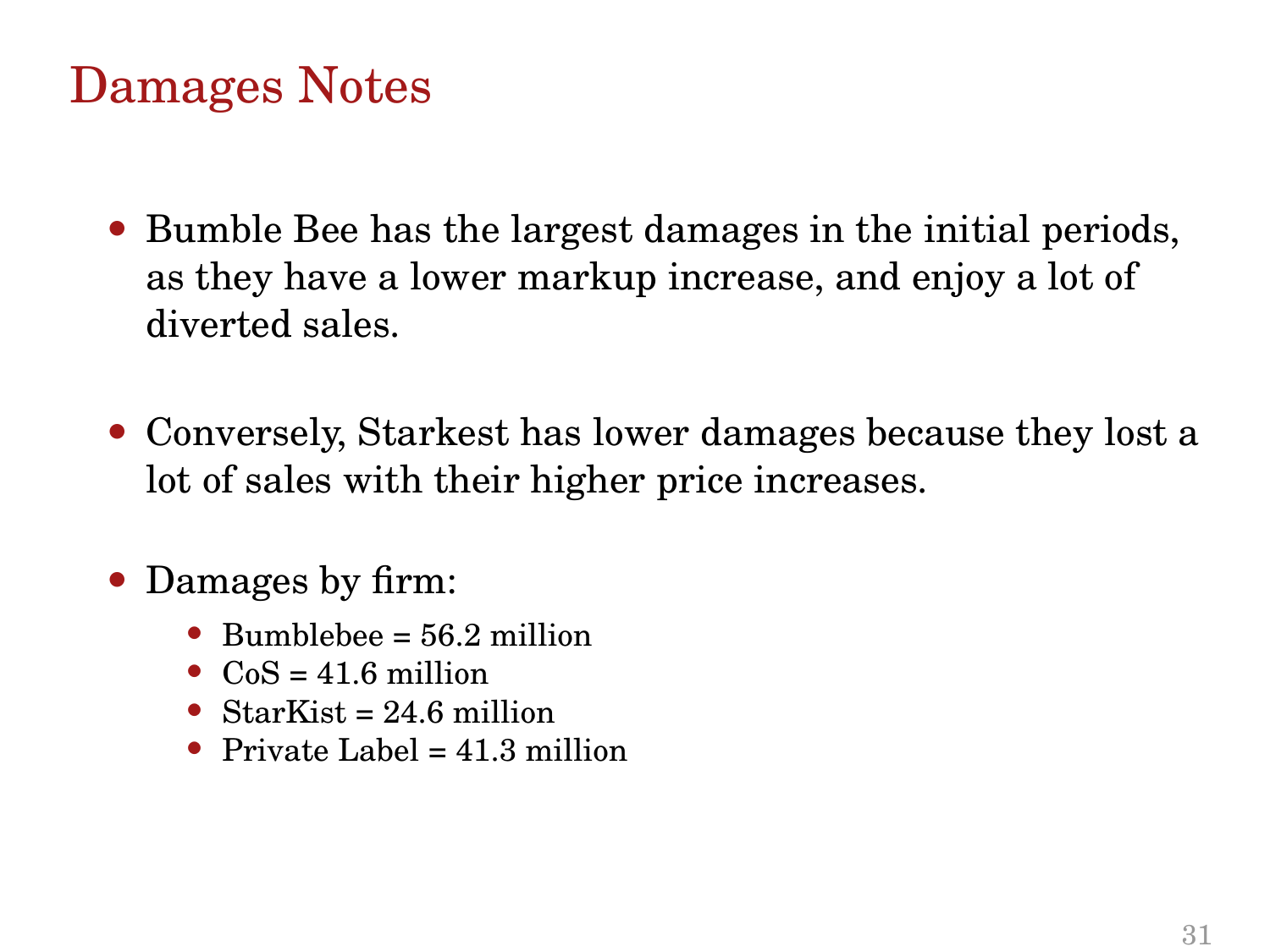# Profits from Collusion